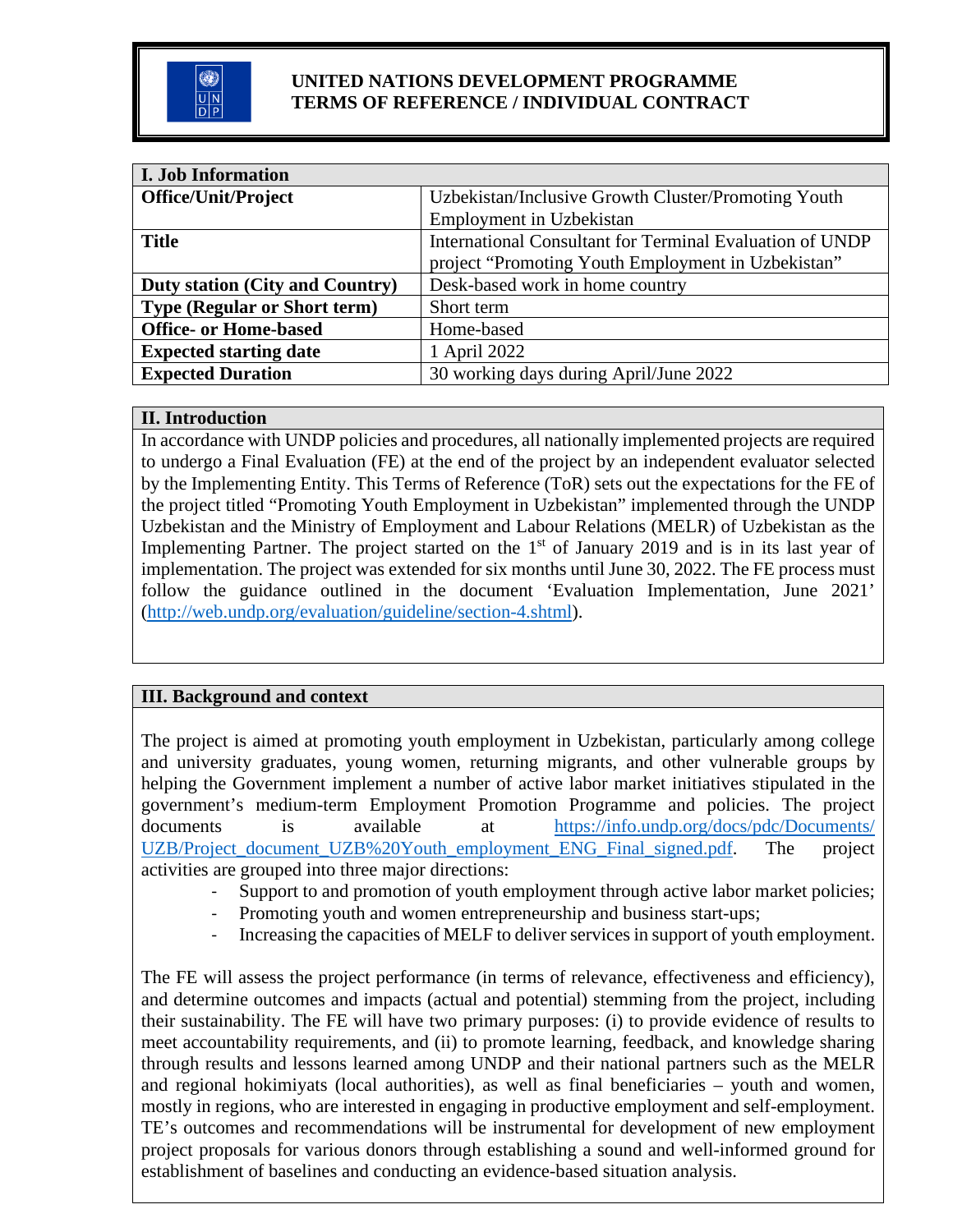COVID-19 related note. The COVID-19 pandemic has significantly slowed or contracted economic growth for most countries globally and halted, or in some cases significantly reversed, progress on the 2030 Agenda for Sustainable Development. Uzbekistan's GDP growth in 2020 was suboptimal and poverty levels increased for the first time in two decades as a result of impact of the COVID-19 crisis.

In this regards, UNDP is now seeking an experienced International Consultant for the Terminal Evaluation of UNDP project "Promoting Youth Employment in Uzbekistan".

#### **IV. FE Evaluation purpose, scope and objectives**

- a) To develop evaluation report (a full outline of the FE report's content is provided in ToR Annex A) that must provide evidence-based information that is credible, reliable and useful by assessing project performance against expectations set out in the project's Results Framework (see ToR Annex B);
- b) To review all relevant sources of information including the Project Document, ESSP, Project Inception Report, PPRs, Project Board meeting minutes, Financial and Administration guidelines (SOP), project budget revisions, national strategic and legal documents, and any other materials that the evaluator considers useful for evidence-based evaluation.
- c) To review the baseline, targets and indicators and annual reports submitted to the project's donors;
- d) To follow a participatory and consultative approach ensuring close engagement with the Project Team, government counterparts (the MELR, local authorities), national partner agencies, the UNDP Country Office(s), direct beneficiaries and other stakeholders. Engagement of stakeholders is vital to a successful FE. Stakeholder involvement should include online interviews with stakeholders who have project responsibilities, including but not limited to MELR, local community authorities, regional authorities Local Centers for Professional Development, Youth Union, Ministry of Pre-school Education, Chamber of Commerce and Industry, Ministry of Higher Education, Ministry of ICT development and telecommunications, Federation of Trade Unions, Business Women Association, business support service providers, IT companies, local think tanks and international organizations such as ILO, JICA, World bank, ADB, KOICA, GIZ, EU, UK Embassy. As applicable, include any relevant data/information/policy framework that may be required for each activity;
- e) To take into account criteria such as relevance, effectiveness, efficiency, sustainability, to review the final results and progress of the project (see ToR Annex C: guiding evaluation questions).
- f) To deliver results as indicated in the deliverables table.

## **V. FE Approach & Methodology**

The FE report must provide evidence-based information that is credible, reliable and useful and comply with UNDG Evaluations Standards.

The FE consultant/expert will review all relevant sources of information including the Project Document. Project Board meeting minutes, Financial and Administration guidelines (SOP), project budget revisions, national strategic and legal documents, and any other materials that the evaluator considers useful for this evidence-based evaluation.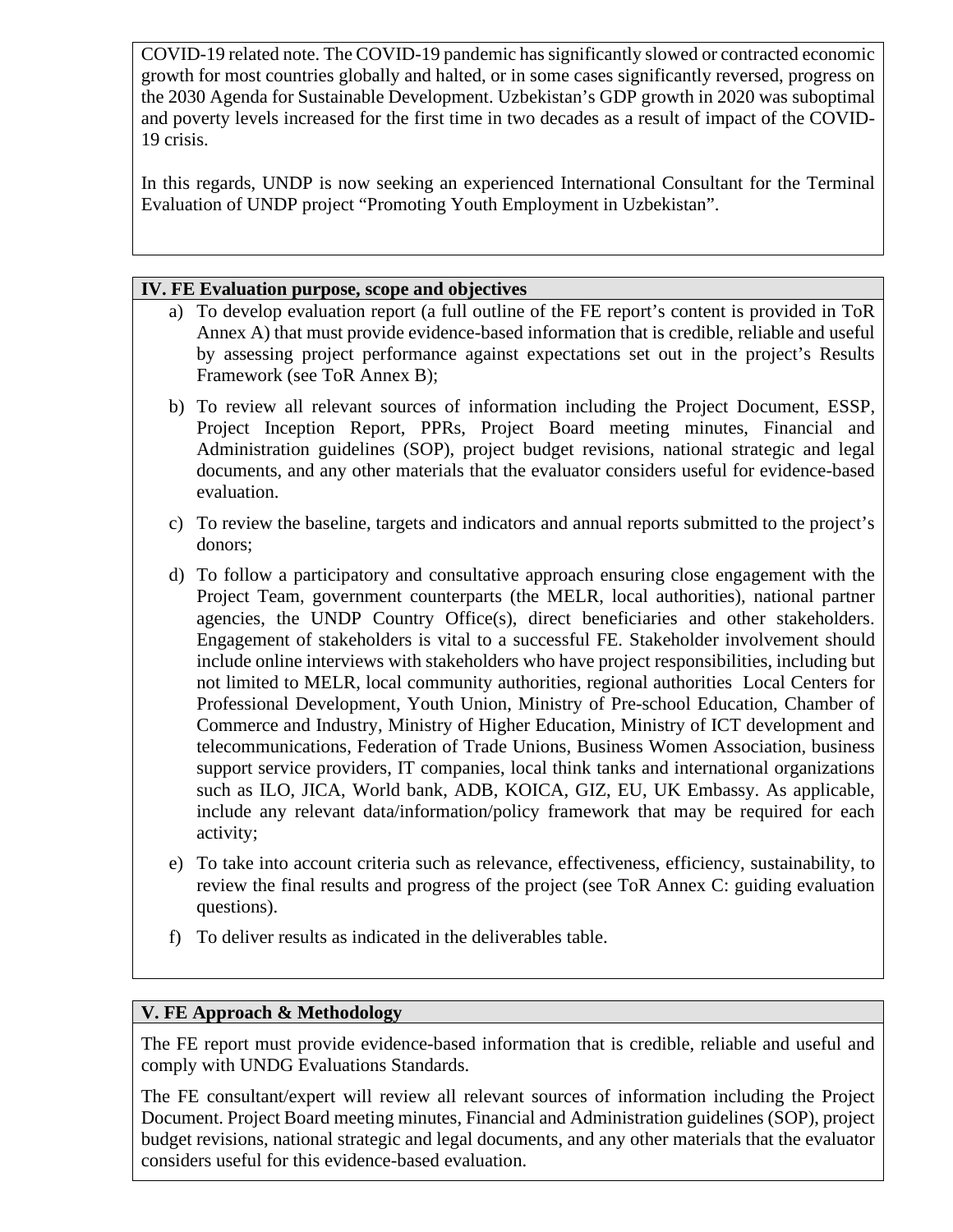The FE consultant is expected to follow a participatory and consultative approach ensuring close engagement with the Programme Team, government counterparts, national partner agencies, the UNDP Country Office(s), direct beneficiaries and other stakeholders.

Engagement of stakeholders is vital to a successful FE. Stakeholder involvement should include online interviews with stakeholders who have project responsibilities.

FE is to be carried out virtually then consideration should be taken for stakeholder availability, ability or willingness to be interviewed remotely. In addition, their accessibility to the internet/computer may be an issue as some government and national counterparts may not possess required skills and facilities. These limitations must be reflected in the final FE report.

If a data collection/field mission is not possible then remote interviews may be undertaken through telephone or online (skype, zoom etc.). International consultant can work remotely

The specific design and methodology for the FE should emerge from online consultations between the FE consultant and the above-mentioned parties regarding what is appropriate and feasible for meeting the FE purpose and objectives and answering the evaluation questions, given limitations of budget, time and data. The FE consultant must use gender-responsive methodologies and tools and ensure that gender specific issues are addressed, also, other cross-cutting issues and SDGs should be incorporated into the FE report.

The final methodological approach including online interview schedule and data to be used in the evaluation must be clearly outlined in the FE Inception Report and be fully discussed and agreed between UNDP, stakeholders and the FE consultant. International Consultant will determine the best methods and tools for collecting and analysis of data, e.g. questionnaires. However, he/she will be able to revise the approach in consultation with the evaluation manager and key stakeholders. These changes in approach should be agreed and reflected in the FE Inception Report.

The final report must describe the full FE approach used and the rationale for the approach making explicit the underlying assumptions, challenges, strengths and weaknesses about the methods and approach of the evaluation.

#### **VI. Detailed Scope of the FE**

The FE will assess project performance against expectations set out in the project's Logical Framework/Results Framework (see ToR Annex A). The FE will assess results according to the criteria outlined in the Guidance for TEs of UNDP projects [\(United Nations Development](http://web.undp.org/evaluation/guideline/)  Programme - [Evaluation Guidelines \(undp.org\)\)](http://web.undp.org/evaluation/guideline/).

The Findings section of the FE report will cover the topics listed below. A full outline of the FE report's content is provided in ToR Annex C.

The asterisk "(\*)" indicates criteria for which a rating is required.

Findings

- i. Project Design/Formulation
- National priorities and country drivenness
- Theory of Change
- Gender equality and women's empowerment
- Social and Environmental Standards (Safeguards)
- Analysis of Results Framework: project logic and strategy, indicators
- Assumptions and Risks
- Lessons from other relevant projects (e.g. same focal area) incorporated into project design
- Planned stakeholder participation
- Linkages between project and other interventions within the sector
- Management arrangements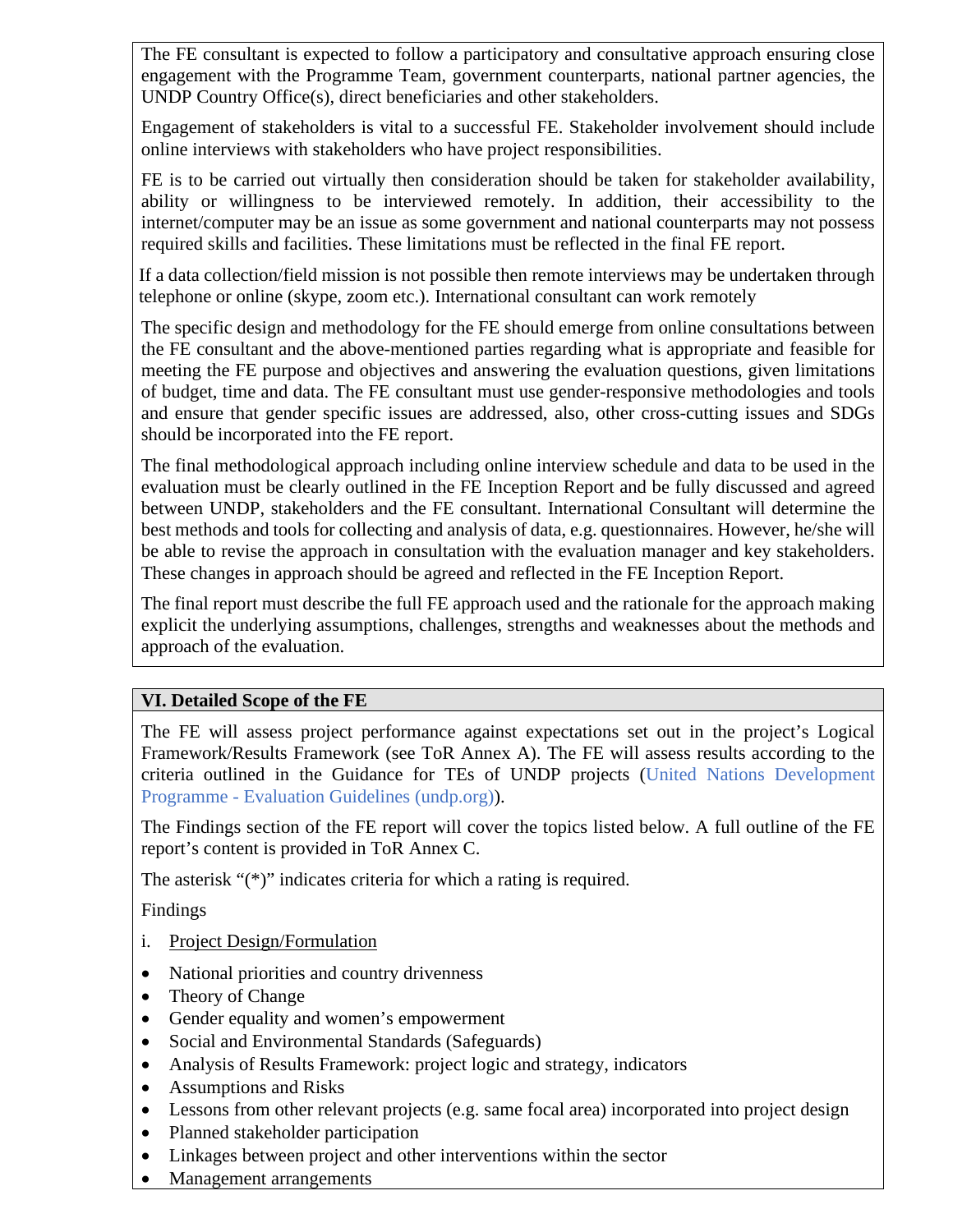## ii. Project Implementation

- Adaptive management (changes to the project design and project outputs during implementation)
- Actual stakeholder participation and partnership arrangements
- Project Finance and Co-finance
- Monitoring & Evaluation: design at entry  $(*)$ , implementation  $(*)$ , and overall assessment of  $M&E(*)$
- Implementing Agency (UNDP) (\*) and Executing Agency (\*), overall project oversight/implementation and execution (\*)
- Risk Management, including Social and Environmental Standards (Safeguards)

## iii. Project Results

- Assess the achievement of outcomes against indicators by reporting on the level of progress for each objective and outcome indicator at the time of the FE and noting final achievements
- Relevance  $(*)$ , Effectiveness  $(*)$ , Efficiency  $(*)$  and overall project outcome  $(*)$
- Sustainability: financial (\*), socio-political (\*), institutional framework and governance (\*), environmental (\*), overall likelihood of sustainability (\*)
- Country ownership
- Gender equality and women's empowerment
- Cross-cutting issues (poverty alleviation, improved governance, climate change mitigation and adaptation, capacity development, South-South cooperation, knowledge management, etc., as relevant)
- Catalytic Role / Replication Effect
- Progress to impact

## Main Findings, Conclusions, Recommendations and Lessons Learned

- The FE consultant will include a summary of the main findings of the FE report. Findings should be presented as statements of fact that are based on analysis of the data.
- The section on conclusions will be written in light of the findings. Conclusions should be comprehensive and balanced statements that are well substantiated by evidence and logically connected to the FE findings. They should highlight the strengths, weaknesses and results of the project, respond to key evaluation questions and provide insights into the identification of and/or solutions to important problems or issues pertinent to project beneficiaries and UNDP, including issues in relation to gender equality and women's empowerment.
- Recommendations should provide concrete, practical, feasible and targeted recommendations directed to the intended users of the evaluation about what actions to take and decisions to make. The recommendations should be specifically supported by the evidence and linked to the findings and conclusions around key questions addressed by the evaluation.
- The FE report should also include lessons that can be taken from the evaluation, including best practices in addressing issues relating to relevance, performance and success that can provide knowledge gained from the particular circumstance (programmatic and evaluation methods used, partnerships, financial leveraging, etc.) that are applicable to other UNDP interventions. When possible, the FE consultant should include examples of good practices in project design and implementation.
- It is important for the conclusions, recommendations and lessons learned of the FE report to incorporate gender equality and empowerment of women.

The quality of the evaluation report will be assessed based an Evaluation Ratings Table, as shown below: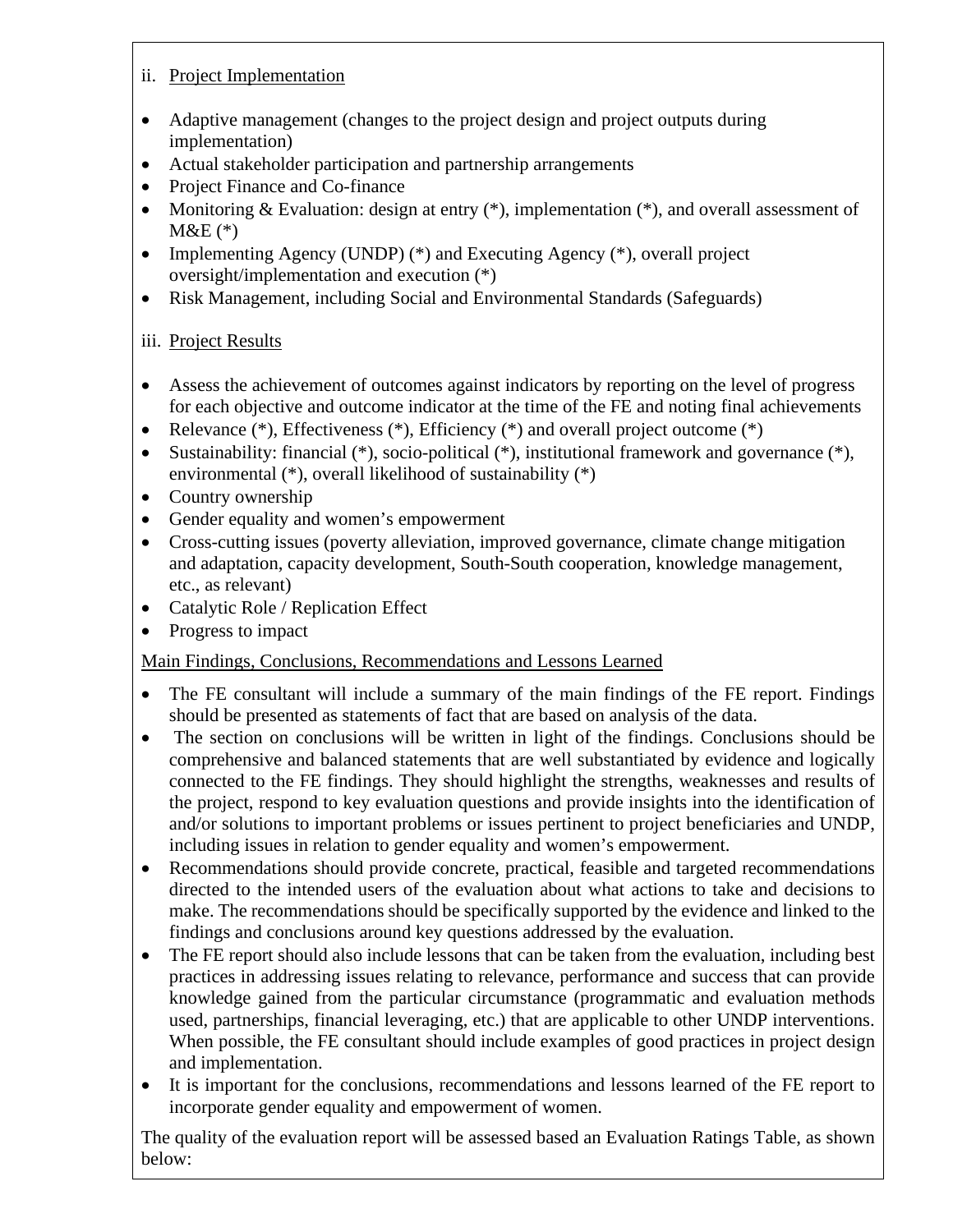#### **ToR Table 2: Evaluation Ratings Table for the full-sized project titled "Building the Resilience of Local Communities Against Health, Environmental and Economic Insecurities in the Aral Sea Region"**

| Monitoring & Evaluation (M&E)               | Rating <sup>1</sup> |
|---------------------------------------------|---------------------|
| M&E design at entry                         |                     |
| M&E Plan Implementation                     |                     |
| Overall Quality of M&E                      |                     |
| Implementation & Execution                  | Rating              |
| Quality of UNDP Implementation/Oversight    |                     |
| Quality of Implementing Partner Execution   |                     |
| Overall quality of Implementation/Execution |                     |
| <b>Assessment of Outcomes</b>               | Rating              |
| Relevance                                   |                     |
| Effectiveness                               |                     |
| Efficiency                                  |                     |
| <b>Overall Project Outcome Rating</b>       |                     |
| Sustainability                              | Rating              |
| <b>Financial resources</b>                  |                     |
| Socio-political/economic                    |                     |
| Institutional framework and governance      |                     |
| Environmental                               |                     |
| Overall Likelihood of Sustainability        |                     |

#### **VII Evaluation Questions**

The evaluation will take into account criteria such as impact, **relevance, effectiveness, efficiency, sustainability,** to review the final results and progress of the project. Below are the guiding evaluation questions. The questions will be further agreed with the respective unit through the inception report.

#### **Impact:**

- To what extent were the objectives of the project achieved?
- What indicators demonstrate that?
- What were the major factors influencing the achievement or non-achievement of the objectives?
- Is health community volunteerism an effective approach/mechanism to promote healthy livelihood and improved resilience of communities? Why or why not?
- What has happened as a result of the project?
- What real difference has the activity made to the beneficiaries?
- What were the most significant changes that this project has helped to generate?
- Include perception and behavior of communities who generate income from inputs of the project activities
- How many people have been affected? What types/kinds/groups of people have been affected and may be impacted after the project?

<span id="page-4-0"></span><sup>&</sup>lt;sup>1</sup> Outcomes, Effectiveness, Efficiency, M&E, Implementation/Oversight & Execution, Relevance are rated on a 6-point scale: 6=Highly Satisfactory (HS), 5=Satisfactory (S), 4=Moderately Satisfactory (MS), 3=Moderately Unsatisfactory (MU), 2=Unsatisfactory (U), 1=Highly Unsatisfactory (HU). Sustainability is rated on a 4-point scale: 4=Likely (L), 3=Moderately Likely (ML), 2=Moderately Unlikely (MU), 1=Unlikely (U)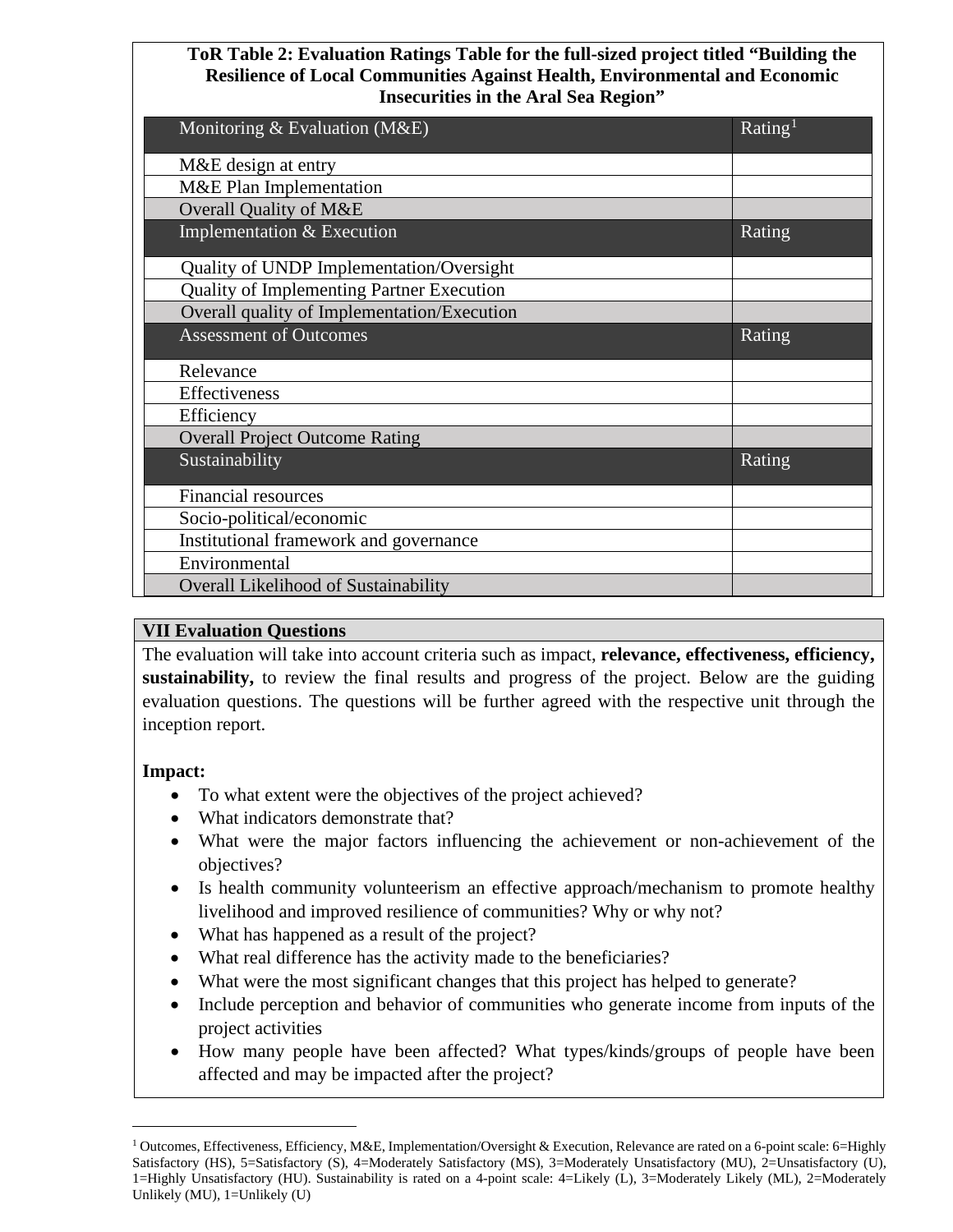#### **Relevance:**

- To what extent was the project in line with the national development priorities, the country programme's outputs and outcomes, the UNDP Strategic Plan and the SDGs?
- To what extent does the project contribute to the theory of change for the relevant country programme outcome?
- To what extent were lessons learned from other relevant projects considered in the project's design?
- To what extent were perspectives of those who could affect the outcomes, and those who could contribute information or other resources to the attainment of stated results, taken into account during the project design processes?
- To what extent does the project contribute to gender equality, the empowerment of women and the human rights-based approach?
- To what extent has the project been appropriately responsive to political, legal, economic, institutional, etc., changes in the country?
- To what extent has the project contributed to covid-19 response?

## **Effectiveness**

- To what extent did the project contribute to the country programme outcomes and outputs, the SDGs, the UNDP Strategic Plan and national development priorities?
- To what extent were the project outputs achieved?
- What factors have contributed to achieving or not achieving intended country programme outputs and outcomes?
- To what extent has the UNDP partnership strategy been appropriate and effective?
- What factors contributed to effectiveness or ineffectiveness?
- In which areas does the project have the greatest achievements? Why and what have been the supporting factors? How can the project build on or expand these achievements?
- In which areas does the project have the fewest achievements? What have been the constraining factors and why? How can or could they be overcome?
- What, if any, alternative strategies would have been more effective in achieving the project's objectives?
- Are the projects objectives and outputs clear, practical and feasible within its frame?
- To what extent have stakeholders been involved in project implementation?
- To what extent are project management and implementation participatory and is this participation contributing towards achievement of the project objectives?
- To what extent has the project been appropriately responsive to the needs of the national constituents and changing partner priorities?
- To what extent has the project contributed to gender equality, the empowerment of women and the realization of human rights?

## **Efficiency**

- To what extent was the project management structure as outlined in the project document efficient in generating the expected results?
- To what extent have the UNDP project implementation strategy and execution been efficient and cost-effective?
- To what extent has there been an economical use of financial and human resources? Have resources (funds, human resources, time, expertise, etc.) been allocated strategically to achieve outcomes?
- To what extent have resources been used efficiently? Have activities supporting the strategy been cost-effective?
- To what extent have project funds and activities been delivered in a timely manner?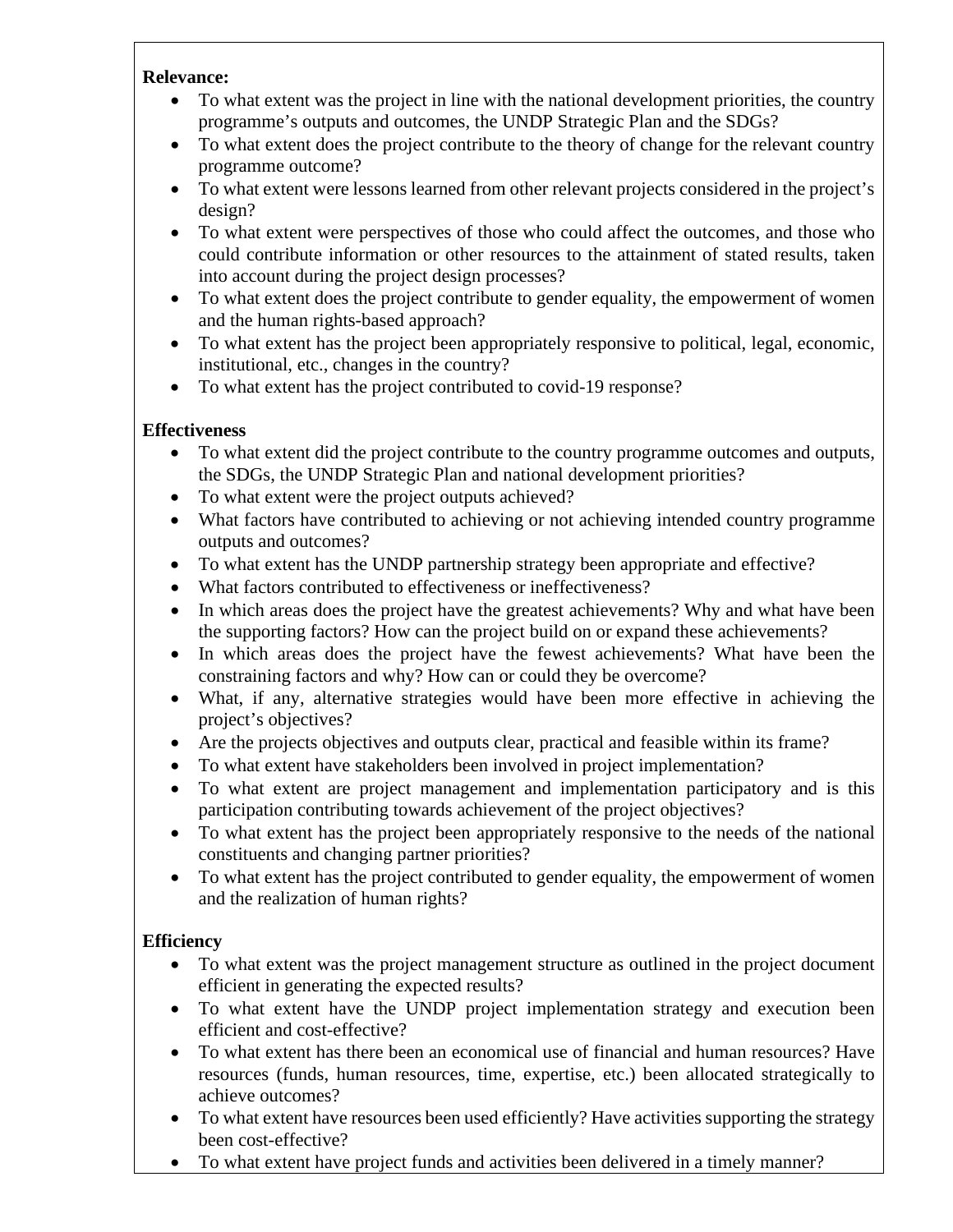• To what extent do the M&E systems utilized by UNDP ensure effective and efficient project management?

#### **Sustainability**

- Are there any financial risks that may jeopardize the sustainability of project outputs?
- To what extent will financial and economic resources be available to sustain the benefits achieved by the project?
- Are there any social or political risks that may jeopardize sustainability of project outputs and the project's contributions to country programme outputs and outcomes?
- Do the legal frameworks, policies and governance structures and processes within which the project operates pose risks that may jeopardize sustainability of project benefits?
- To what extent did UNDP actions pose an environmental threat to the sustainability of project outputs?
- What is the risk that the level of stakeholders' ownership will be sufficient to allow for the project benefits to be sustained?
- To what extent do mechanisms, procedures and policies exist to allow primary stakeholders to carry forward the results attained on gender equality, empowerment of women, human rights and human development?
- To what extent do stakeholders support the project's long-term objectives?
- To what extent are lessons learned being documented by the project team on a continual basis and shared with appropriate parties who could learn from the project?
- To what extent do project interventions have well-designed and well-planned exit strategies?
- What could be done to strengthen exit strategies and sustainability?

## **VIII. Timeframe**

a) To review and adhere to the tentative FE timeframe as follows (the total duration of the FE will be approximately 30 working days over a time period of 12 weeks starting):

| Timeframe           | Activity                                                        |  |  |  |
|---------------------|-----------------------------------------------------------------|--|--|--|
| 4 March 2022        | Application closes                                              |  |  |  |
| 25 March 2022       | <b>Selection of Evaluator</b>                                   |  |  |  |
| 10 April 2022       | Preparation period for Evaluator (handover of documentation)    |  |  |  |
| 17 April 2022, 4    | Document review and preparation of FE Inception Report          |  |  |  |
| days                |                                                                 |  |  |  |
| 24 April 2022, 5    | Finalization and Validation of FE Inception Report              |  |  |  |
| days                |                                                                 |  |  |  |
| 1 May 2022, 12 days | Stakeholder online meetings, interviews, etc.                   |  |  |  |
| 7 June 2022         | Presentation of initial findings                                |  |  |  |
| 14 June 2022, 9     | Preparation of draft FE report                                  |  |  |  |
| days                |                                                                 |  |  |  |
| 23 June 2022        | Circulation of draft FE report for comments                     |  |  |  |
| 20 June 2022        | Incorporation of comments on draft FE report into Audit Trail & |  |  |  |
|                     | finalization of FE report                                       |  |  |  |
| N/A                 | Concluding Stakeholder Workshop (optional)                      |  |  |  |
|                     | Expected date of full FE completion                             |  |  |  |

| <b>IX. FE Deliverables</b> |             |                          |         |                  |  |
|----------------------------|-------------|--------------------------|---------|------------------|--|
| $\mathbf{H}$               | Deliverable | Description <sup>1</sup> | l'iming | Responsibilities |  |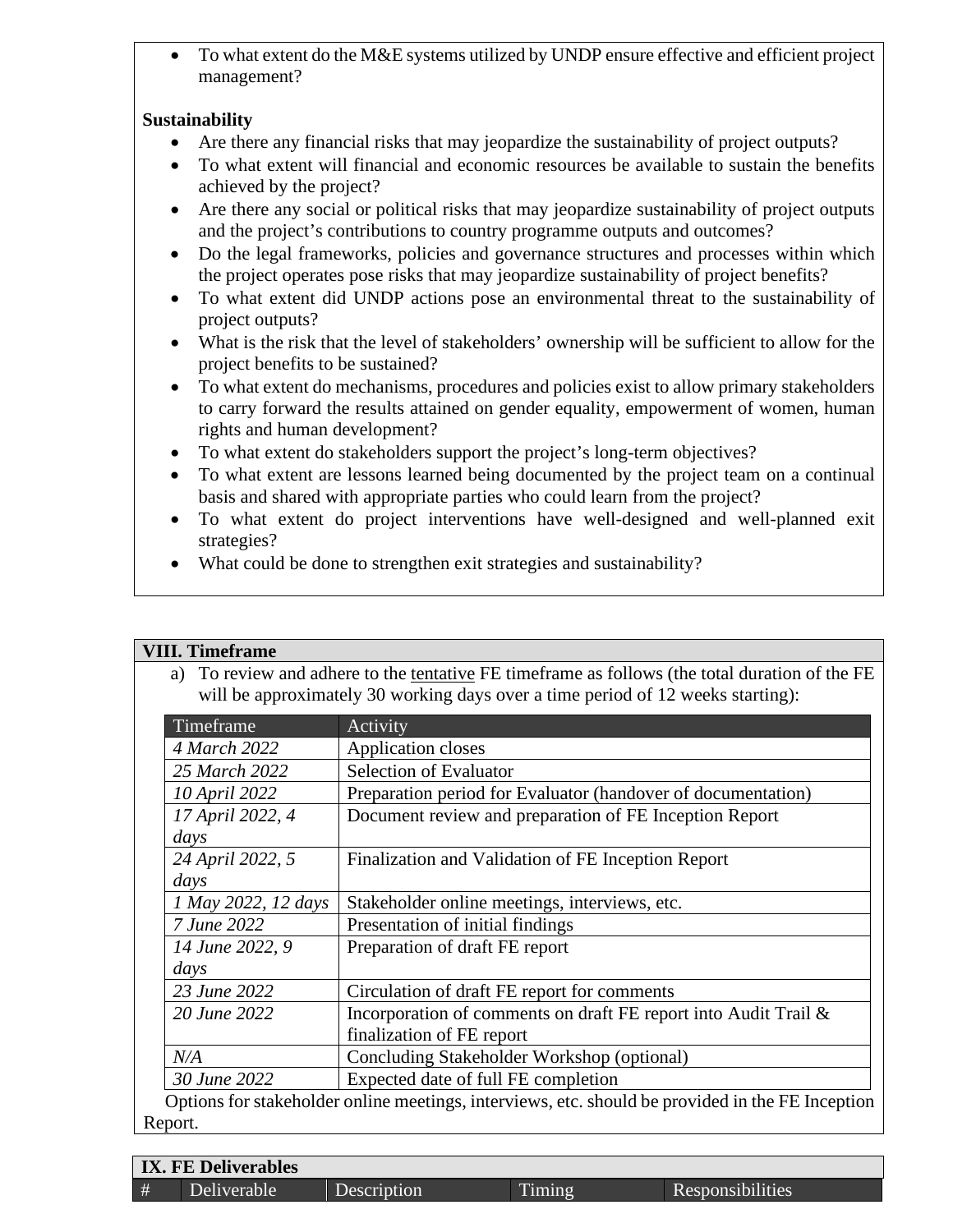| 1              | FE Inception    | <b>Evaluator clarifies</b> | No later than 2    | <b>Evaluator submits</b>  |
|----------------|-----------------|----------------------------|--------------------|---------------------------|
|                | Report          | objectives,                | weeks before       | Inception Report to       |
|                |                 | methodology and            | stakeholder        | project management        |
|                |                 | timing of the FE           | online meetings,   |                           |
|                |                 |                            | interviews, etc.,  |                           |
|                |                 |                            | by 1 May 2022      |                           |
| $\overline{2}$ | Presentation    | <b>Initial Findings</b>    | End of             | Evaluator presents to     |
|                |                 |                            | stakeholder        | project management        |
|                |                 |                            | online meetings,   |                           |
|                |                 |                            | interviews, etc.,  |                           |
|                |                 |                            | by 21 May 2022     |                           |
| 3              | Draft FE Report | Full draft report          | Within 3 weeks     | Evaluator submits to      |
|                |                 | (using guidelines on       | of end of          | project management;       |
|                |                 | report content in ToR      | stakeholder        | reviewed by leading       |
|                |                 | Annex A, C) with           | online meetings,   | Cluster, National Project |
|                |                 | annexes                    | interviews, etc.,  | Coordinator               |
|                |                 |                            | by 12 June 2022    |                           |
| 5              | Final FE Report | Revised final report       | Within 1 week of   | Evaluator submits both    |
|                |                 | in which the FE            | receiving          | documents to the project  |
|                |                 | details how all            | comments on        | management                |
|                |                 | received comments          | draft report by 20 |                           |
|                |                 | have (and have not)        | <b>June 2021</b>   |                           |
|                |                 | been addressed in the      |                    |                           |
|                |                 | final FE report (See       |                    |                           |
|                |                 | template in ToR            |                    |                           |
|                |                 | Annex D)                   |                    |                           |

\*All final FE reports will be quality assessed by the UNDP Independent Evaluation Office (IEO). Details of the IEO's quality assessment of decentralized evaluations can be found in Section 6 of the UNDP Evaluation Guidelines. $<sup>2</sup>$  $<sup>2</sup>$  $<sup>2</sup>$ </sup>

## **X. FE Arrangements**

The principal responsibility for managing the FE resides with the Commissioning Unit. The Commissioning Unit for this project's FE is the UNDP Country Office.

The Commissioning Unit will contract the evaluators. An updated stakeholder list with contact details (phone and email) will be provided by the Commissioning Unit to the FE consultant. The Project Team will be responsible for liaising with the FE consultant to provide all relevant documents, set up online stakeholder interviews.

## **XI. Evaluator**

An International Consultant will conduct the evaluation and will be responsible for the overall design and writing of the FE report, etc. The expert will assess emerging trends with respect to regulatory frameworks, budget allocations, capacity building, work with the Project Team in arranging stakeholder online meetings, interviews, etc., collecting stakeholders' feedback, etc.)

UNDP will sign the contract with the International Consultant in accordance with the approved UNDP procurement procedures for an individual contract with possible mission to Tashkent, Uzbekistan. Payment for services will be made from the Project funds with satisfactory discharge of duties and achievement of results. The results of the work shall be approved by the UNDP DRR through SPIU Associate/CO M&E focal point.

<span id="page-7-0"></span><sup>2</sup> Access at[: http://web.undp.org/evaluation/guideline/section-6.shtml](http://web.undp.org/evaluation/guideline/section-6.shtml)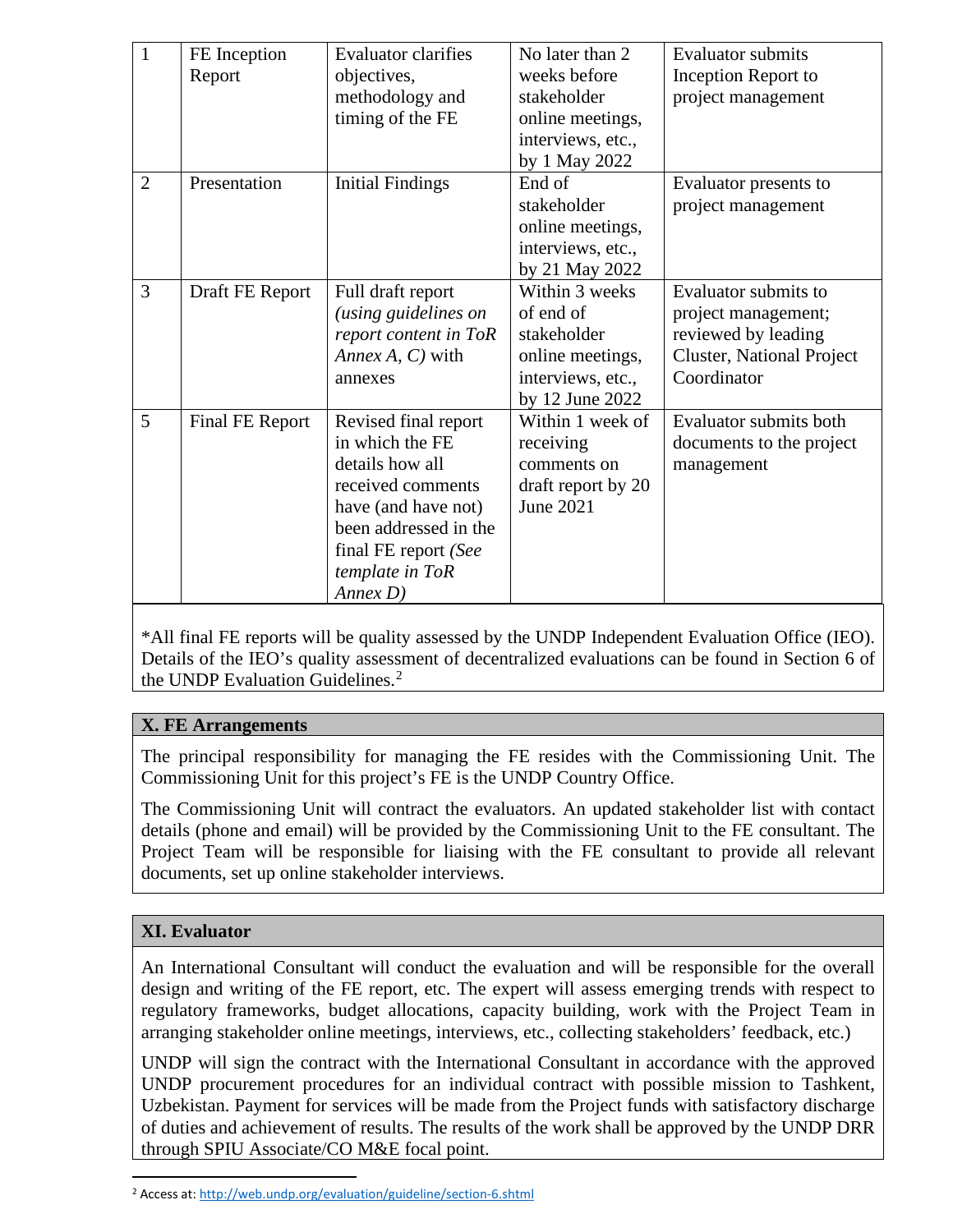- The Consultant will work under the direct supervision of the UNDP DRR, with support from SPIU Associate/CO M&E focal point
- The Consultant is responsible for the quality and timely submission of the deliverables;
- The Consultant ensures timely and rational planning, implementation of activities and achievement of results in accordance with the Terms of Reference;
- The Consultant provides the results of work in accordance with Deliverables;
- The Consultant shall provide reports in electronic form in MS Word format in English.

Prior to approval of the final report, UNDP Programme Manager, in close coordination with SPIU Associate/CO M&E focal point and UNDP DRR will circulate the draft for comments to government counterparts: Ministry of Employment and Labour Relations of Uzbekistan, Project Board key members and UNDP RTA. UNDP and the stakeholders will submit comments and suggestions within 10 working days after receiving the draft. The finalized Final Evaluation Report, addressing all comments received shall be submitted by June 20, 2022 but not later than the final Project Board Meeting on June 30, 2022.

If any discrepancies have emerged between the findings of the evaluator and the aforementioned parties, these should be explained in an annex attached to the final report.

The evaluator(s) cannot have participated in the project preparation, formulation and/or implementation (including the writing of the project document), must not have conducted this project's Mid-Term Review and should not have a conflict of interest with the project's related activities.

The selection of the international evaluator/consultant will be aimed at maximizing the overall qualities in the following areas:

#### Education

Master's degree in economics, finance, public administration or public policy, business administration, management, labor economics or other closely related field. Experience

- At least 5-years of progressive work experience in the field of public administration, private sector development, rural development, gender and youth issues, development of laws and regulations, methodology and/or analysis;
- Work experience in any development organizations is an advantage.

## **Corporate Competencies:**

- Demonstrates commitment to UNDP's mission, vision and values;
- Displays cultural, gender, religion, race, nationality and age sensitivity and adaptability;
- Demonstrating/safeguarding ethics and integrity;
- Demonstrate corporate knowledge and sound judgment, self-development, initiativetaking;
- Acting as a team player and facilitating teamwork;
- Managing conflict and facilitating and encouraging open communication, communicating effectively;
- Creating synergies through self-control;
- Learning and sharing knowledge and encourage the learning of others;
- Promoting learning and knowledge management/sharing is the responsibility of each staff member;
- Informed and transparent decision-making.

## **II. Functional Competencies:**

*1. Communications and Networking*

• Has excellent oral communication skills and conflict resolution competency;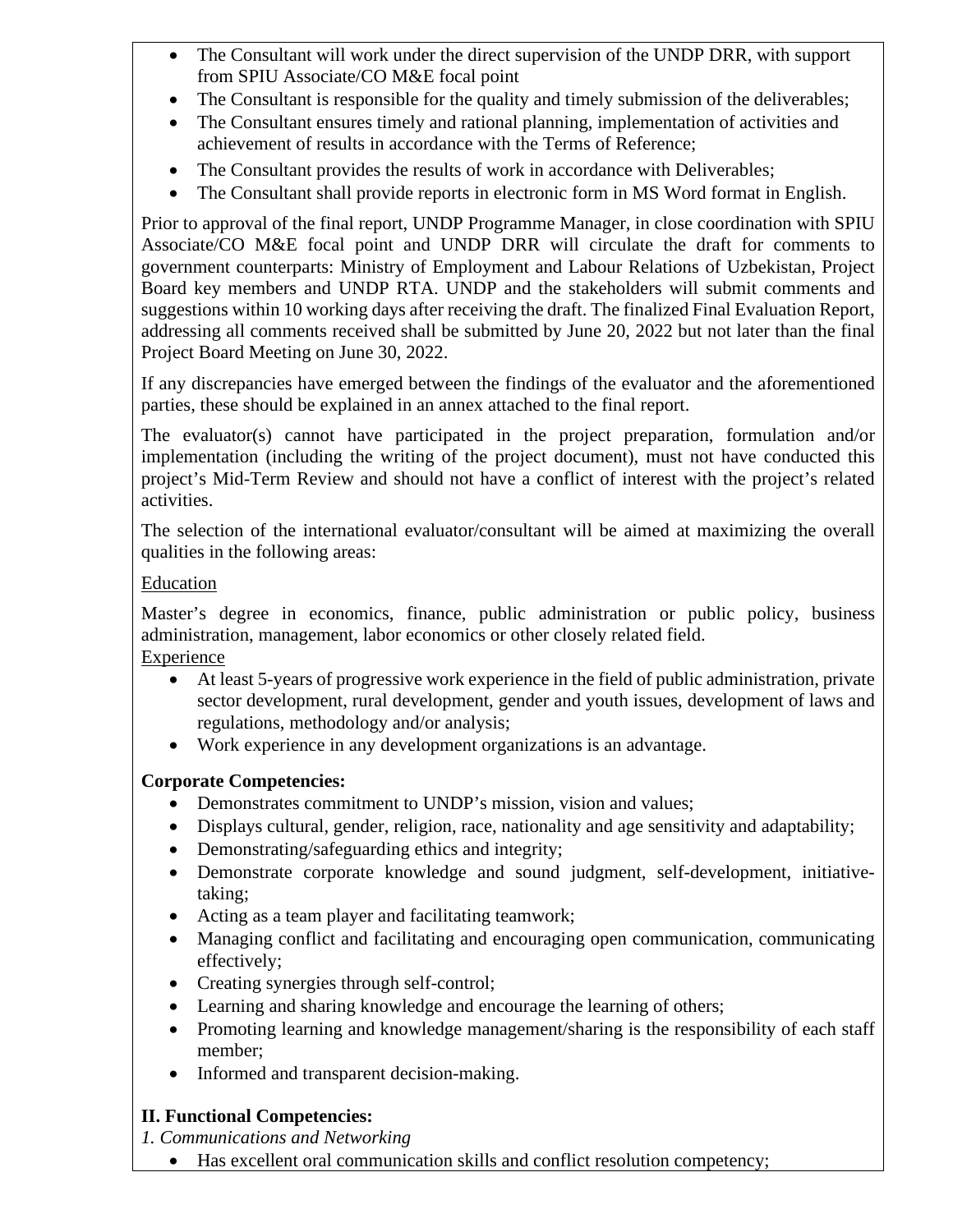- Has excellent written communication skills, with analytic capacity and ability to assess project outputs and relevant findings for the preparation of quality project evaluation reports;
- Demonstrates maturity and confidence in dealing with senior and high ranking members of national and international institutions, government and non-government.

#### *2. Knowledge management and Learning*

- Leadership and Self-management;
- Focus on result for the client and responds positively to feedback;
- Consistently approaches work with energy and a positive, constructive attitude;
- Remains calm, in control and good humored even under pressure;
- Competent in leading team, if any, and creating team spirit, stimulating team members to produce quality outputs in a timely and transparent fashion.

#### *3. Development and Operational Effectiveness*

- Ability to organize and complete multiple tasks by establishing priorities;
- Ability to handle a large volume of work under time constraints.

#### *4. Job Knowledge/Technical Expertise*

- Understands the main processes and methods of work regarding to the position;
- Strives to keep job knowledge up-to-date through self-directed study and other mans of learning;
- *5. Leadership and Self-Management* 
	- Consistently approaches work with energy and a positive, constructive attitude;
	- Demonstrates good oral and written communication skills.

Desired additional skills and competences:

- − Relevant experience with results-based management evaluation methodologies;
- − Experience applying SMART indicators and reconstructing or validating baseline scenarios;
- − Competence in adaptive management, as applied to labor/employment change adaptation*;*
- − Experience in evaluating projects;
- − Experience working in Central Asian countries*;*
- − Experience in relevant technical areas for at least 5 years;
- − Demonstrated understanding of issues related to gender and employment change adaptation*;* experience in gender responsive evaluation and analysis;
- − Excellent communication skills;
- − Demonstrable analytical skills;
- − Project evaluation/review experience within United Nations system will be considered an asset;

Experience with implementing evaluations remotely will be considered an asset Language

• Fluency in written and spoken English. Knowledge of Russian will be considered an asset

#### **XII. Evaluator Ethics**

The FE consultant will be held to the highest ethical standards and is required to sign a code of conduct upon acceptance of the assignment. This evaluation will be conducted in accordance with the principles outlined in the UNEG 'Ethical Guidelines for Evaluation'. The evaluator must safeguard the rights and confidentiality of information providers, interviewees and stakeholders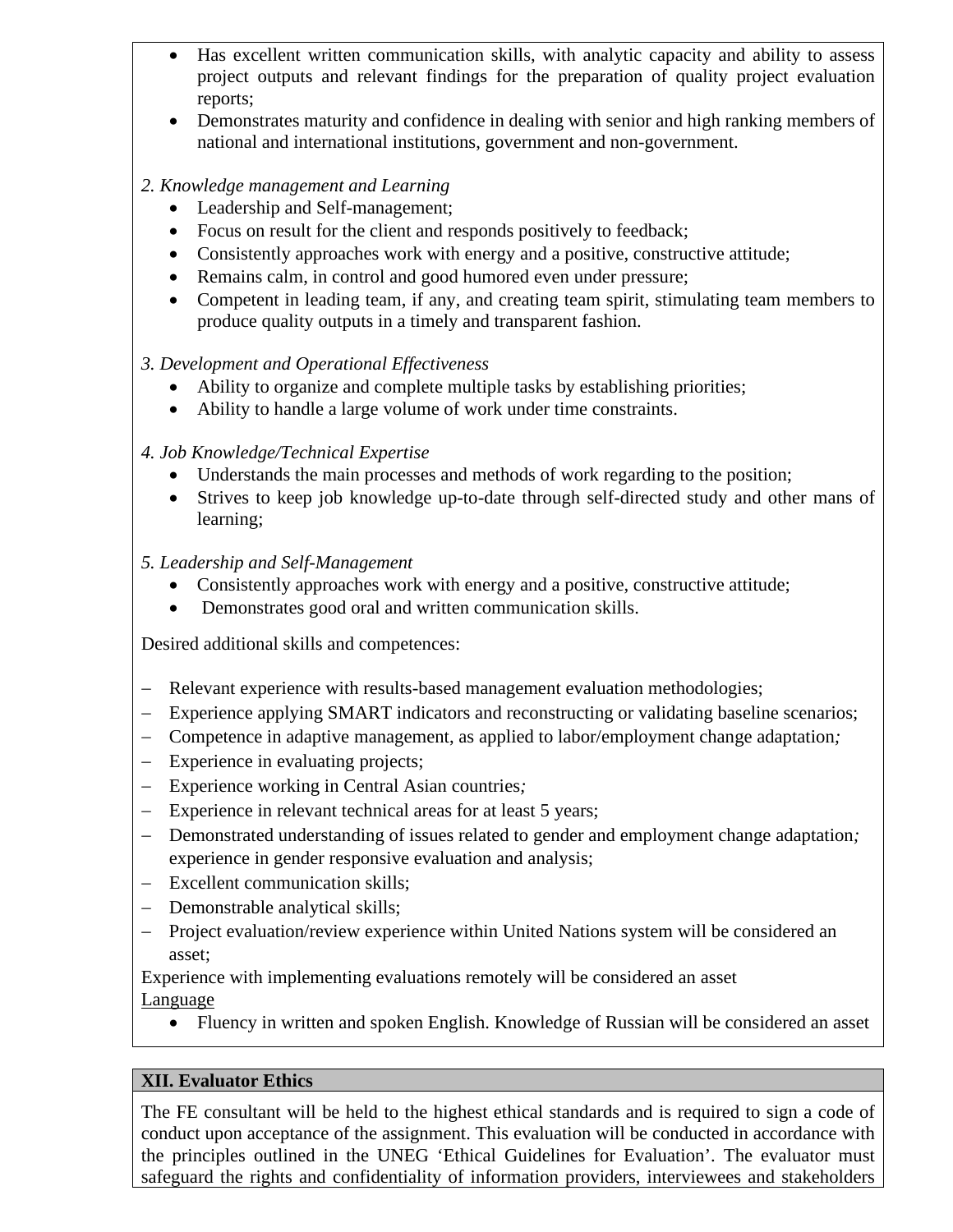through measures to ensure compliance with legal and other relevant codes governing collection of data and reporting on data. The evaluator must also ensure security of collected information before and after the evaluation and protocols to ensure anonymity and confidentiality of sources of information where that is expected. The information knowledge and data gathered in the evaluation process must also be solely used for the evaluation and not for other uses without the express authorization of UNDP and partners.

#### **XIII. Payment Schedule**

- 20% payment upon satisfactory delivery of the final FE Inception Report and approval by the Commissioning Unit.
- 40% payment upon satisfactory delivery of the draft FE report to the Commissioning Unit.
- 40% payment upon satisfactory delivery of the final FE report and approval by the Commissioning Unit and DRR (via signatures on the FE Report Clearance Form) and delivery of completed FE Audit Trail.

Criteria for issuing the final payment of 40%:

- The final FE report includes all requirements outlined in the FE TOR and is in accordance with the FE guidance.
- The final FE report is clearly written, logically organized, and is specific for this project (i.e. text has not been cut & pasted from other FE reports).
- The Audit Trail includes responses to and justification for each comment listed.

In line with the UNDP's financial regulations, when determined by the Commissioning Unit and/or the consultant that a deliverable or service cannot be satisfactorily completed due to the impact of COVID-19 and limitations to the FE, that deliverable or service will not be paid.

Due to the current COVID-19 situation and its implications, a partial payment may be considered if the consultant invested time towards the deliverable, but was unable to complete to circumstances beyond his/her control.

## **XIV. Application Process[3](#page-10-0)**

Requested Presentation of Proposal:

- a) Letter of Confirmation of Interest and Availability using the [template](https://intranet.undp.org/unit/bom/pso/Support%20documents%20on%20IC%20Guidelines/Template%20for%20Confirmation%20of%20Interest%20and%20Submission%20of%20Financial%20Proposal.docx)<sup>[4](#page-10-1)</sup> provided by UNDP;
- b) **CV** and a **Personal History Form** (*P11 form*<sup>[5](#page-10-2)</sup>);
- c) Brief description **of approach to work/technical proposal** of why the individual considers him/herself as the most suitable for the assignment, and a proposed methodology on how they will approach and complete the assignment; (max 1 page)
- d) **Financial Proposal** that indicates the all-inclusive fixed total contract price, supported by a breakdown of costs, as per template attached to the [Letter of Confirmation](https://popp.undp.org/_layouts/15/WopiFrame.aspx?sourcedoc=/UNDP_POPP_DOCUMENT_LIBRARY/Public/PSU_%20Individual%20Contract_Offerors%20Letter%20to%20UNDP%20Confirming%20Interest%20and%20Availability.docx&action=default) [of Interest](https://popp.undp.org/_layouts/15/WopiFrame.aspx?sourcedoc=/UNDP_POPP_DOCUMENT_LIBRARY/Public/PSU_%20Individual%20Contract_Offerors%20Letter%20to%20UNDP%20Confirming%20Interest%20and%20Availability.docx&action=default)  [template.](https://popp.undp.org/_layouts/15/WopiFrame.aspx?sourcedoc=/UNDP_POPP_DOCUMENT_LIBRARY/Public/PSU_%20Individual%20Contract_Offerors%20Letter%20to%20UNDP%20Confirming%20Interest%20and%20Availability.docx&action=default) If an applicant is employed by an organization/company/institution, and he/she expects his/her employer to charge a management fee in the process of releasing him/her to UNDP under Reimbursable Loan Agreement (RLA), the applicant must indicate at this point, and ensure that all such costs are duly incorporated in the financial proposal submitted to UNDP.

<span id="page-10-0"></span><sup>&</sup>lt;sup>3</sup> Engagement of evaluators should be done in line with guidelines for hiring consultants in the POPP <https://popp.undp.org/SitePages/POPPRoot.aspx>

<span id="page-10-1"></span><sup>4</sup>[https://intranet.undp.org/unit/bom/pso/Support%20documents%20on%20IC%20Guidelines/Template%20for%20Confirmation%20of%2](https://intranet.undp.org/unit/bom/pso/Support%20documents%20on%20IC%20Guidelines/Template%20for%20Confirmation%20of%20Interest%20and%20Submission%20of%20Financial%20Proposal.docx) [0Interest%20and%20Submission%20of%20Financial%20Proposal.docx](https://intranet.undp.org/unit/bom/pso/Support%20documents%20on%20IC%20Guidelines/Template%20for%20Confirmation%20of%20Interest%20and%20Submission%20of%20Financial%20Proposal.docx)

<span id="page-10-2"></span><sup>5</sup> [http://www.undp.org/content/dam/undp/library/corporate/Careers/P11\\_Personal\\_history\\_form.doc](http://www.undp.org/content/dam/undp/library/corporate/Careers/P11_Personal_history_form.doc)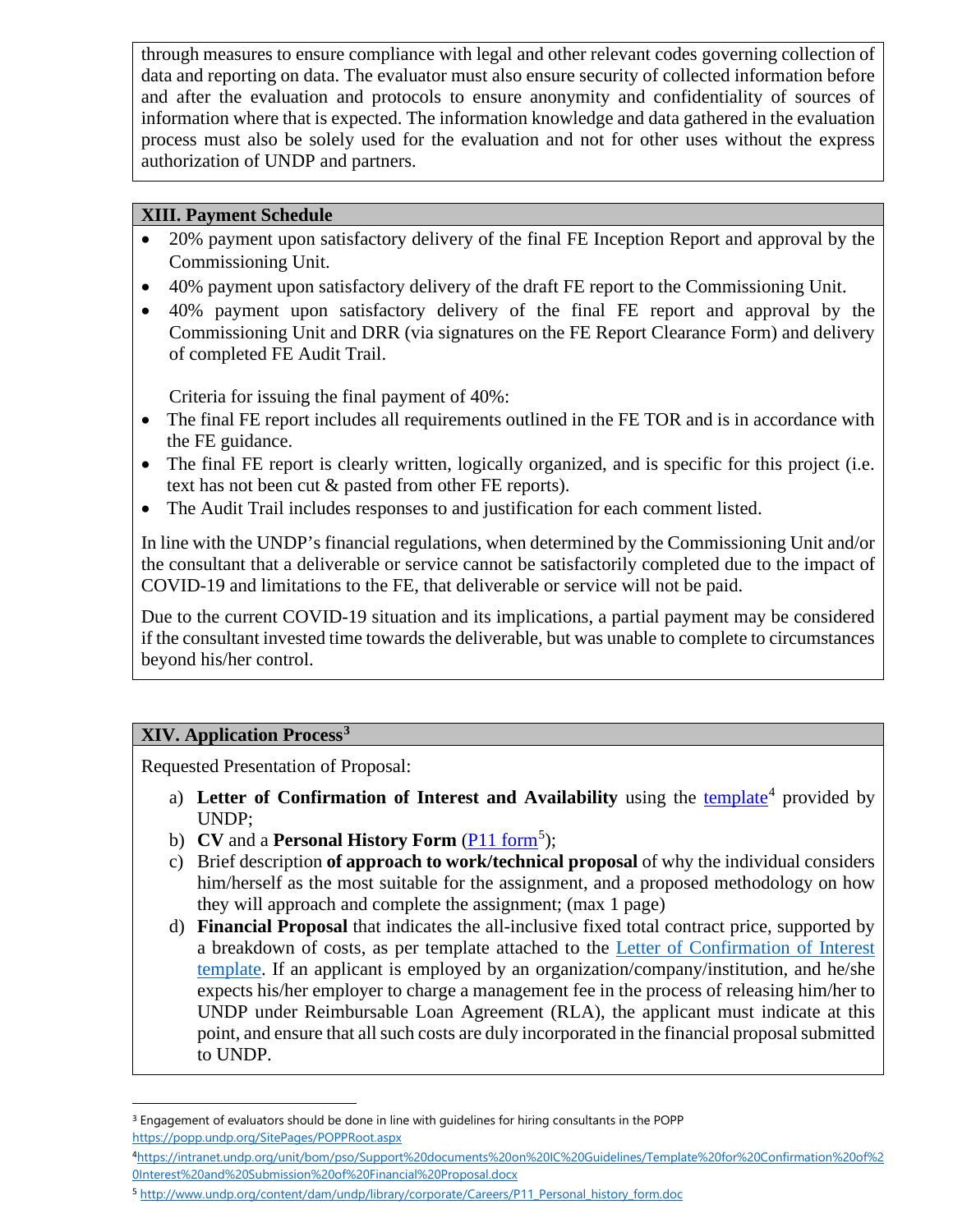Applicants are requested to apply online through the UNDP website at [www.uz.undp.org.](https://nam12.safelinks.protection.outlook.com/?url=http%3A%2F%2Fwww.uz.undp.org%2F&data=04%7C01%7Cbahtiyor.yunusov%40undp.org%7C332e0f84ce454fff92d508da01a7dc60%7Cb3e5db5e2944483799f57488ace54319%7C0%7C0%7C637824117708721332%7CUnknown%7CTWFpbGZsb3d8eyJWIjoiMC4wLjAwMDAiLCJQIjoiV2luMzIiLCJBTiI6Ik1haWwiLCJXVCI6Mn0%3D%7C3000&sdata=fCz%2BfeZc4T0WQh%2FqE7aUYroD5HzRwG8U6%2F4Jm%2FLgRlM%3D&reserved=0) Application shall be submitted by indicated deadline. Incomplete applications will be exclwww.uz.undp.orguded from further consideration.

**Criteria for Evaluation of Proposal:** Only those applications which are responsive and compliant will be evaluated. Offers will be evaluated according to the Combined Scoring method – where the educational background and experience on similar assignments will be weighted at 55% and the price proposal will weigh as 45% of the total scoring. The applicant receiving the Highest Combined Score that has also accepted UNDP's General Terms and Conditions will be awarded the contract.

#### **XV. TOR Annexes**

- ToR Annex A: Project Logical/Results Framework
- ToR Annex B: Project Information Package to be reviewed by FE consultant
- ToR Annex C: Content of the FE report
- ToR Annex D: Evaluation Criteria Matrix template
- ToR Annex E: UNEG Code of Conduct for Evaluators
- ToR Annex F: FE Rating Scales
- ToR Annex G: FE Report Clearance Form
- ToR Annex H: FE Audit Trail

UNDP is an equal opportunity employer. Qualified female candidates, people with disabilities, and minorities are highly encouraged to apply. UNDP Gender Balance in Management Policy promotes achievement of gender balance among its staff at all levels.

| <b>XVI. Signatures - Post Description Certification</b> |           |
|---------------------------------------------------------|-----------|
| Incumbent ( <i>if applicable</i> )                      |           |
|                                                         |           |
| Name                                                    | Signature |
| Date                                                    |           |
| Officer of Commissioning Unit                           |           |
| Name / Title                                            |           |
|                                                         |           |
| Ms. Doina Munteanu                                      | Signature |
| Date                                                    |           |
| Deputy Resident Representative                          |           |
| <b>UNDP Uzbekistan</b>                                  |           |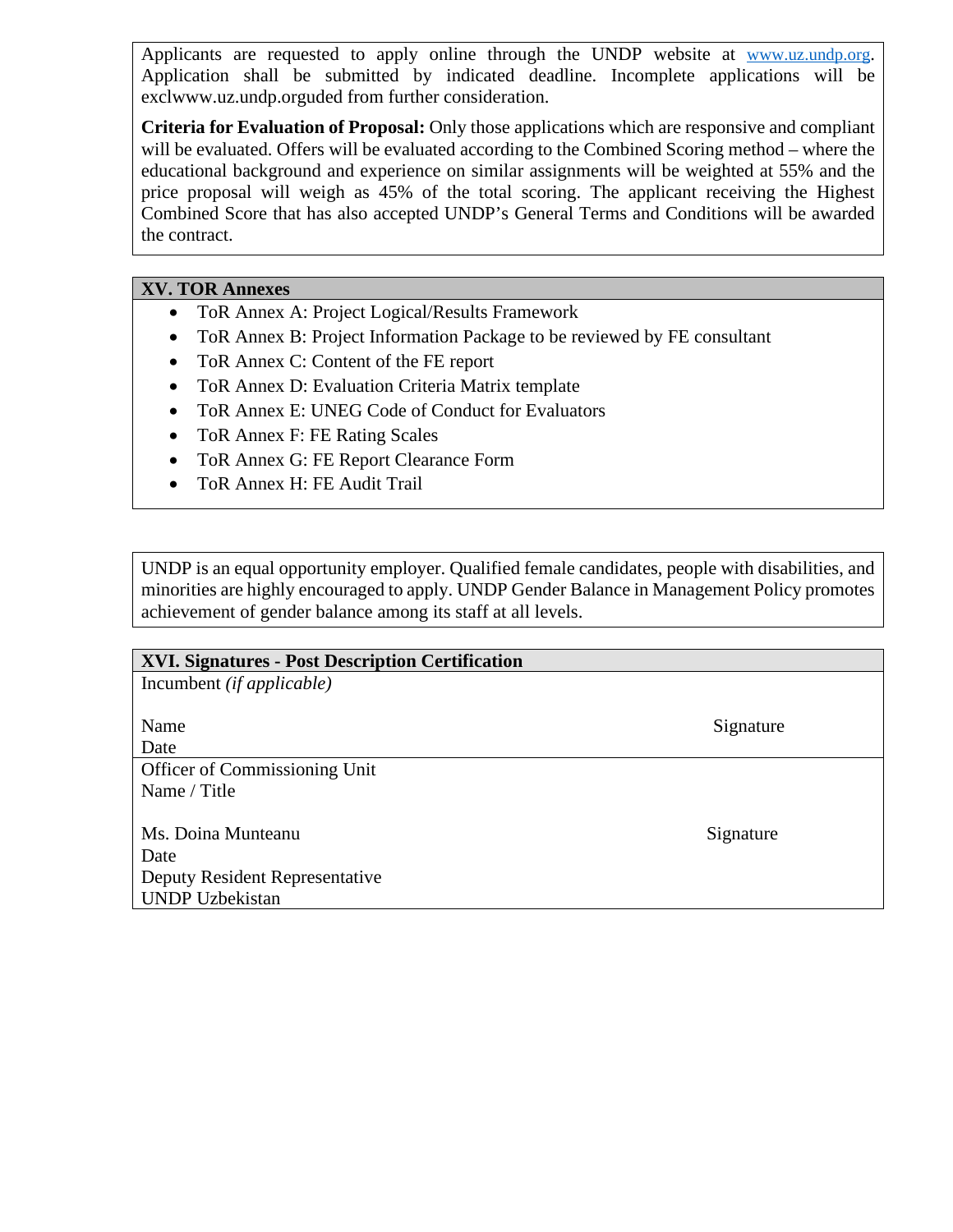#### **Results Framework**

#### Intended Outcome as stated in the UNDAF/Country [or Global/Regional] Programme Results and Resource Framework:

UNDAF Outcome 1: By 2020, equitable and sustainable economic growth through productive employment, improvement of environment for business, entrepreneurship and innovations expanded for all.

#### Outcome indicators as stated in the Country Programme [or Global/Regional] Results and Resources Framework, including baseline and targets:

UNDAF Indicator 1.2. Share of unemployed in active labour force. Baseline: unemployment rate 5-5.2%. Target: unemployment rate 4.9-5% in 2020

UNDAF Indicator 1.3: The gender gap in labour force participation rate, in % Baseline: The gender gap in labour force participation rate was 8.2% in 2013 (men - 74.5%, women -66.3%) (in working age population). Target: The gender gap in labour force participation rate is reduced to 7.2% by 2020

Applicable Output(s) from the UNDP Strategic Plan: STRATEGIC PLAN OUTCOME1: Advance poverty eradication in all its forms and dimensions.

OUTPUT 1.1.2 Marginalised groups, particularly the poor, women, people with disabilities and displaced are empowered to gain universal access to basic services and financial and non-financial assets to build productive capacities and benefit from sustainable livelihoods and jobs

#### Project title and Atlas Project Number: "Promoting Youth Employment in Uzbekistan" # 00117522

| <b>EXPECTED</b>                                                            | <b>OUTPUT INDICATORS</b> <sup>41</sup>                                                                                                                                                               | <b>DATA SOURCE</b>                                      |                     | <b>BASELINE</b>         | <b>TARGETS (by frequency of data collection)</b> |                  |                  |                  | <b>DATA COLLECTION</b>                                            |
|----------------------------------------------------------------------------|------------------------------------------------------------------------------------------------------------------------------------------------------------------------------------------------------|---------------------------------------------------------|---------------------|-------------------------|--------------------------------------------------|------------------|------------------|------------------|-------------------------------------------------------------------|
| <b>OUTPUTS</b>                                                             |                                                                                                                                                                                                      |                                                         | <b>Value</b>        | Year<br>2018            | Year<br>2019                                     | Year<br>2020     | Year<br>2021     | <b>FINAL</b>     | <b>METHODS &amp; RISKS</b>                                        |
| Output 1<br>Relevant<br>stakeholders <sup>42</sup> are<br>capacitated to   | 1.1. Number of youth (disaggregated by<br>gender) covered by jobs fairs conducted in line<br>with new Standard Operating Procedures (SOP)                                                            | <b>Dedicated studies</b><br>conducted by<br><b>UNDP</b> | <b>Number</b>       | 0<br>(under new<br>SOP) | 1000                                             | 5000             | 10000            | 10000            | The numbers are<br>cumulative across years<br><b>MELR</b> reports |
| apply active labor<br>market policies<br>with focus on<br>youth employment | 1.2 a) Availability of mobile application for<br>vacancy posting and job application targeted<br>on rural youth and<br><b>b)</b> annual % increase of application users<br>(disaggregated by gender) | <b>Dedicated studies</b><br>conducted by<br><b>UNDP</b> | <b>Availability</b> | a) No<br>b) O           | a) No<br>b) baseline<br>established              | a) Yes<br>b) 10% | a) Yes<br>b) 10% | a) Yes<br>b) 10% | <b>Project report</b><br><b>MELR</b> reports                      |

<sup>&</sup>lt;sup>40</sup> UNDP publishes its project information (indicators, baselines, targets and results) to meet the International Aid Transparency Initiative (IATI) standards. Make sure that indicators are S.M.A.R.T. (Specific, Measurable, Attainable, Relevant and Time-bound), provide accurate baselines and targets underpinned by reliable evidence and data, and avoid acronyms so that external audience clearly understand the results of the project.

<sup>&</sup>lt;sup>41</sup> It is recommended that projects use output indicators from the Strategic Plan IRRF, as relevant, in addition to project-specific results indicators, Indicators should be disaggregated by sex or for other targeted groups where relevant.

<sup>42</sup> Ministry of Employment and Labour Relations, Local Authorities (Khokimiyats), Local Centers for Professional Development and communities of pilot regions.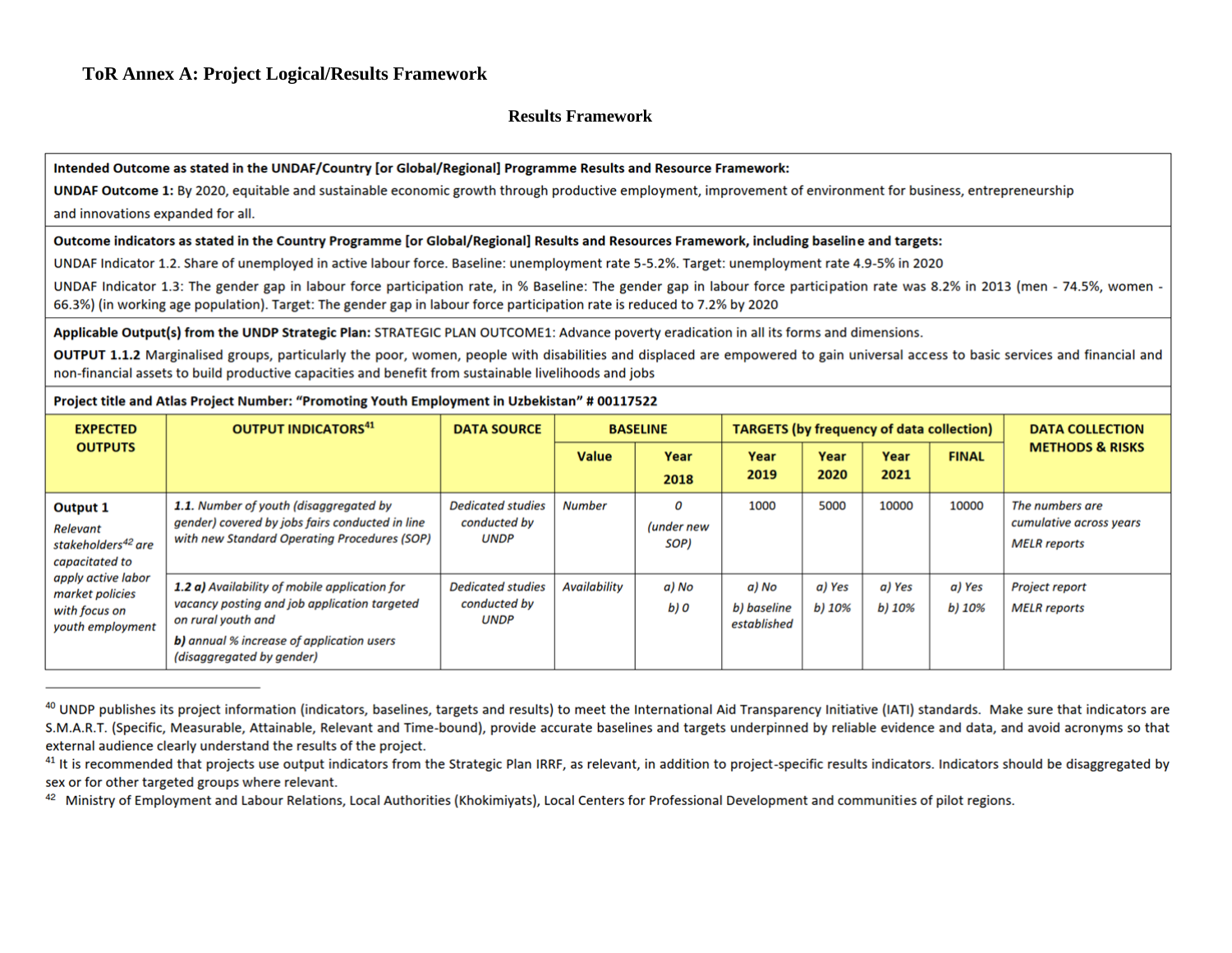| 1.3 Number of youth (disaggregated by<br>gender) trained using enhanced training<br>materials on soft and professional skills (30/70<br>ratio) at Centers of Professional Development<br>in target regions | <b>Dedicated studies</b><br>conducted by<br><b>UNDP</b>          | <b>Number</b>       | 0  | 300                     | 700 | 1000        | 1000        | The numbers are<br>cumulative across years<br><b>MELR</b> reports                  |
|------------------------------------------------------------------------------------------------------------------------------------------------------------------------------------------------------------|------------------------------------------------------------------|---------------------|----|-------------------------|-----|-------------|-------------|------------------------------------------------------------------------------------|
| 1.4. Number of start-ups supported with a<br>special focus on youth and women                                                                                                                              | <b>Dedicated studies</b><br>conducted by<br><b>UNDP</b>          | <b>Number</b>       | 0  | $\overline{\mathbf{3}}$ | 8   | 12          | 12          | Project report<br>The numbers are<br>cumulative across years                       |
| 1.5. Availability of methodology and guidelines<br>on gathering gender disaggregated data for<br>measuring youth unemployment rates in line<br>with international standards                                | <b>Dedicated studies</b><br>conducted by<br><b>UNDP</b>          | <b>Availability</b> | No | No                      | Yes | Yes         | Yes         | Project report                                                                     |
| 1.6. Number of staff (disaggregated by gender)<br>improved their knowledge on active labour<br>market policy                                                                                               | <b>Dedicated studies</b><br>conducted by<br><b>UNDP and MELR</b> | <b>Number</b>       | 0  | 300                     | 700 | <i>1000</i> | <i>1000</i> | The numbers are<br>cumulative across years<br>Project report<br><b>MELR</b> report |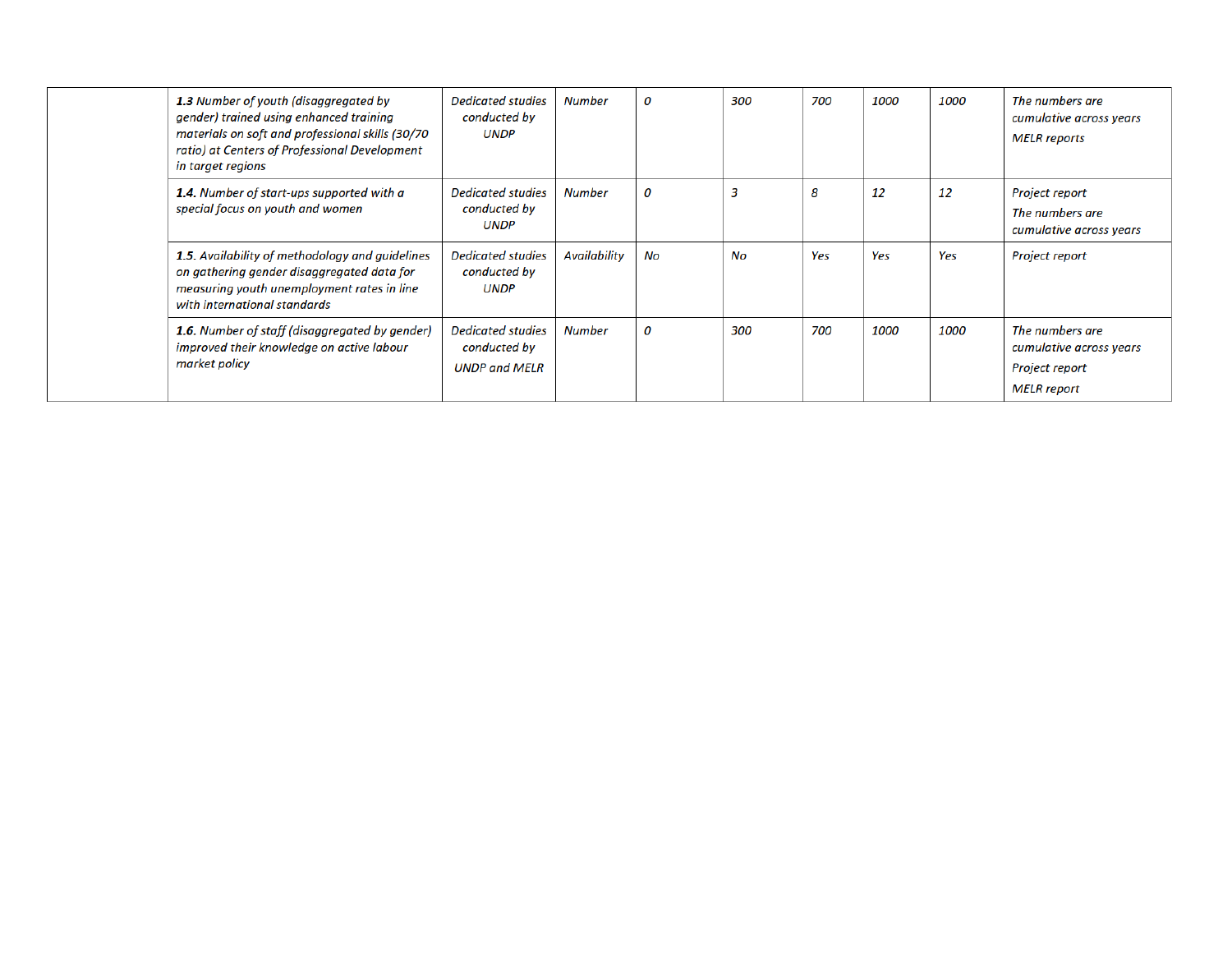# **ToR Annex B: Project Information Package to be reviewed by FE consultant**

| $\#$           | Item (electronic versions preferred if available)                                                                                                                                                         |
|----------------|-----------------------------------------------------------------------------------------------------------------------------------------------------------------------------------------------------------|
| 1              | Final Project Document with all annexes                                                                                                                                                                   |
| $\overline{2}$ | UNDP Social and Environmental Screening Procedure (SESP) and associated<br>management plans (if any)                                                                                                      |
| 3              | All Project Progress Reports (PPRs)                                                                                                                                                                       |
| 4              | Oversight mission reports                                                                                                                                                                                 |
| 5              | Minutes of Project Board Meetings and other meetings (i.e. Project Appraisal<br>Committee meetings)                                                                                                       |
| 6              | Financial data, including actual expenditures by project outcome, including<br>management costs, and including documentation of any significant budget revisions                                          |
| 7              | Co-financing data with expected and actual contributions broken down by type of co-<br>financing, source, and whether the contribution is considered as investment mobilized<br>or recurring expenditures |
| 8              | Electronic copies of project outputs (booklets, manuals, technical reports, articles,<br>$etc.$ )                                                                                                         |
| 9              | Sample of project communications materials                                                                                                                                                                |
| 10             | Summary list of formal meetings, workshops, etc. held, with date, location, topic, and<br>number of participants                                                                                          |
| 11             | Any relevant socio-economic monitoring data, such as average incomes / employment<br>levels of stakeholders in the target area, change in revenue related to project activities                           |
| 12             | List of contracts and procurement items over $\sim USS5,000$ (i.e. organizations or<br>companies contracted for project outputs, etc., except in cases of confidential<br>information)                    |
| 13             | List of related projects/initiatives contributing to project objectives approved/started<br>after project approval (i.e. any leveraged or "catalytic" results)                                            |
| 14             | Data on relevant project website activity $-$ e.g. number of unique visitors per month,<br>number of page views, etc. over relevant time period, if available                                             |
| 15             | <b>UNDP Country Programme Document (CPD)</b>                                                                                                                                                              |
| 16             | List/map of project sites                                                                                                                                                                                 |
| 17             | List and contact details for project staff, key project stakeholders, including Project<br>Board members, RTA, Project Team members, and other partners to be consulted                                   |
| 18             | Project deliverables that provide documentary evidence of achievement towards<br>project outcomes                                                                                                         |
| 19             | Additional documents, as required                                                                                                                                                                         |
|                |                                                                                                                                                                                                           |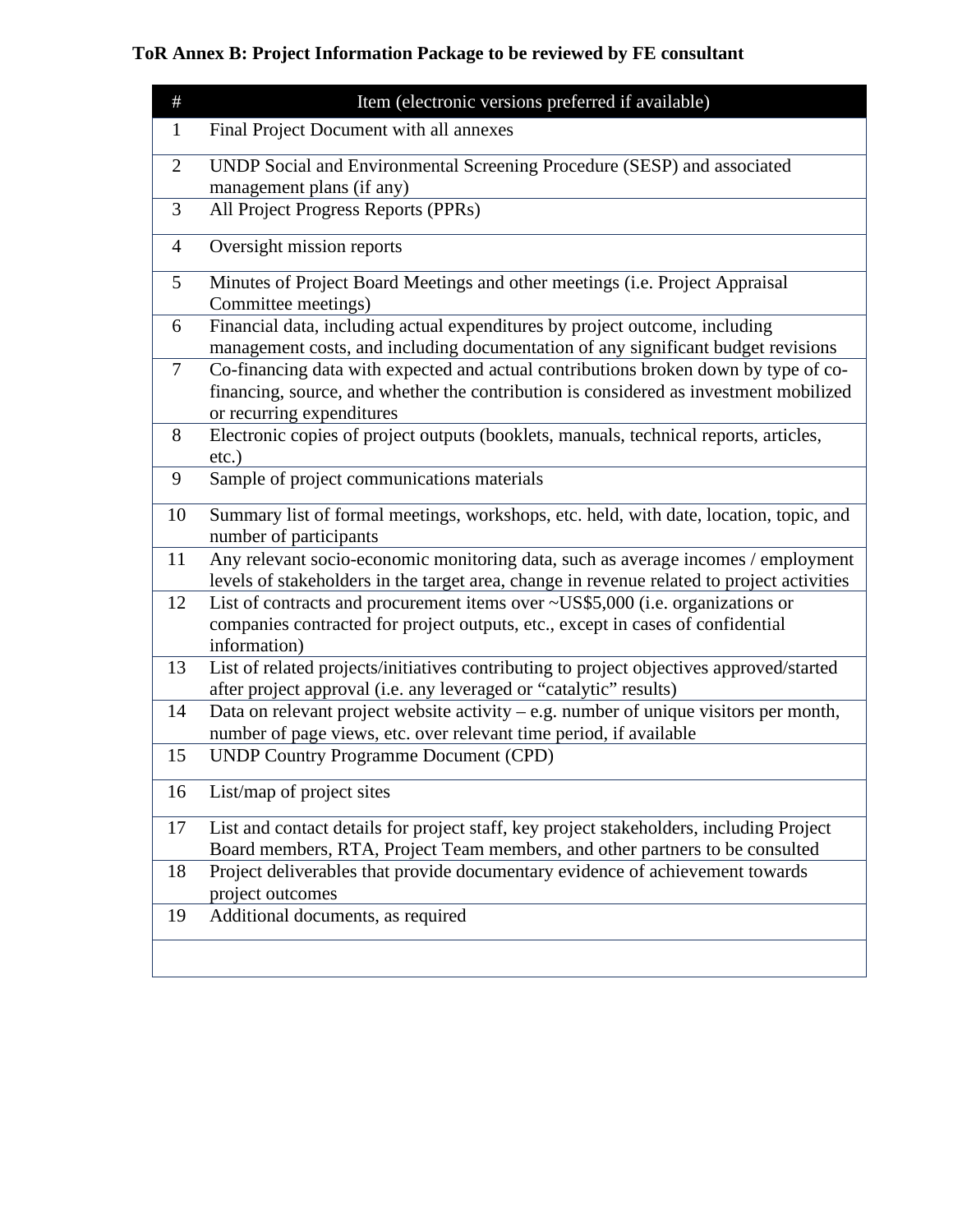#### **ToR Annex C: Content of the FE report**

- i. Title page
	- Title of UNDP
	- UNDP PIMS ID
	- FE timeframe and date of final FE report
	- Region and countries included in the project
	- GEF Focal Area/Strategic Program
	- Executing Agency, Implementing partner and other project partners
	- FE consultant, and team members, if any
- ii. Acknowledgements
- iii. Table of Contents
- iv. Acronyms and Abbreviations
- 1. Executive Summary (3-4 pages)
	- Project Information Table
	- Project Description (brief)
	- Evaluation Ratings Table
	- Concise summary of findings, conclusions and lessons learned
	- Recommendations summary table
- 2. Introduction (2-3 pages)
	- Purpose and objective of the FE
	- Scope
	- Methodology
	- Data Collection & Analysis
	- Ethics
	- Limitations to the evaluation
	- Structure of the FE report
- 3. Project Description (3-5 pages)
	- Project start and duration, including milestones
	- Development context: environmental, socio-economic, institutional, and policy factors relevant to the project objective and scope
	- Problems that the project sought to address, threats and barriers targeted
	- Immediate and development objectives of the project
	- Expected results
	- Main stakeholders: summary list
	- Theory of Change
- 4. Findings

(in addition to a descriptive assessment, all criteria marked with (\*) must be given a rating[6\)](#page-15-0) 4.1 Project Design/Formulation

- Analysis of Results Framework: project logic and strategy, indicators
- Assumptions and Risks
- Lessons from other relevant projects (e.g. same focal area) incorporated into project design
- Planned stakeholder participation
- Linkages between project and other interventions within the sector
- 4.1 Project Implementation

<span id="page-15-0"></span><sup>6</sup> See ToR Annex F for rating scales.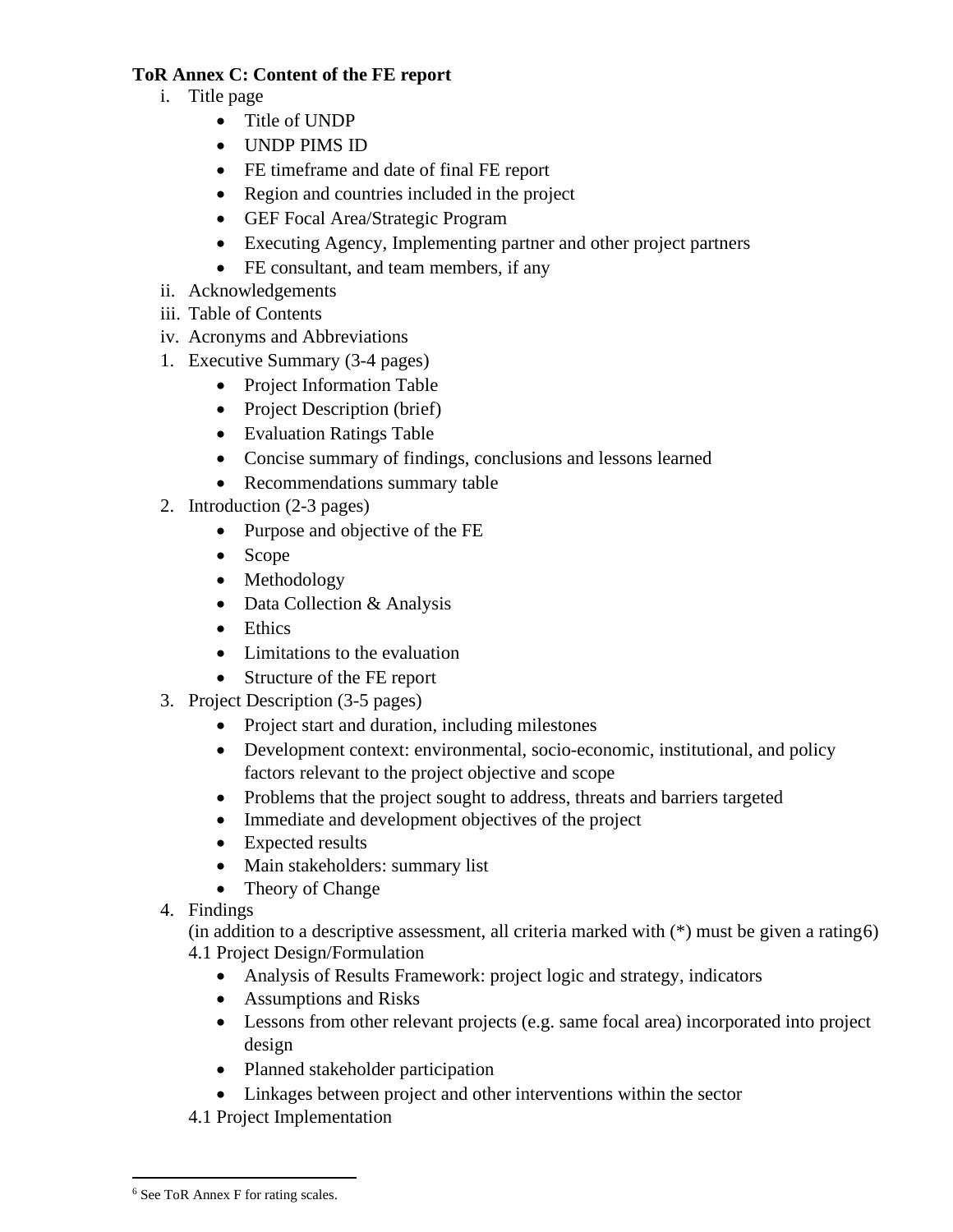- Adaptive management (changes to the project design and project outputs during implementation)
- Actual stakeholder participation and partnership arrangements
- Project Finance and Co-finance
- Monitoring  $& Evaluation: design at entry (*)$ , implementation  $(*)$ , and overall assessment of M&E  $(*)$
- UNDP implementation/oversight (\*) and Implementing Partner execution (\*), overall project implementation/execution (\*), coordination, and operational issues
- Risk Management, including Social and Environmental Standards (Safeguards)
- 4.2 Project Results and Impacts
	- Progress towards objective and expected outcomes  $(*)$
	- Relevance  $(*)$
	- Effectiveness  $(*)$
	- Efficiency  $(*)$
	- Overall Outcome  $(*)$
	- Sustainability: financial (\*), socio-economic (\*), institutional framework and governance (\*), environmental (\*), and overall likelihood (\*)
	- Country ownership
	- Gender equality and women's empowerment
	- Cross-cutting Issues
	- GEF Additionality
	- Catalytic/Replication Effect
	- Progress to Impact
- 5. Main Findings, Conclusions, Recommendations & Lessons
	- Main Findings
	- Conclusions
	- Recommendations
	- Lessons Learned
- 6. Annexes
	- FE ToR (excluding ToR annexes)
	- FE Mission itinerary, including summary of field visits
	- List of persons interviewed
	- List of documents reviewed
	- Evaluation Question Matrix (evaluation criteria with key questions, indicators, sources of data, and methodology)
	- Questionnaire used and summary of results
	- Co-financing tables (if not include in body of report)
	- FE Rating scales
	- Signed Evaluation Consultant Agreement form
	- Signed UNEG Code of Conduct form
	- Signed FE Report Clearance form
	- *Annexed in a separate file*: FE Audit Trail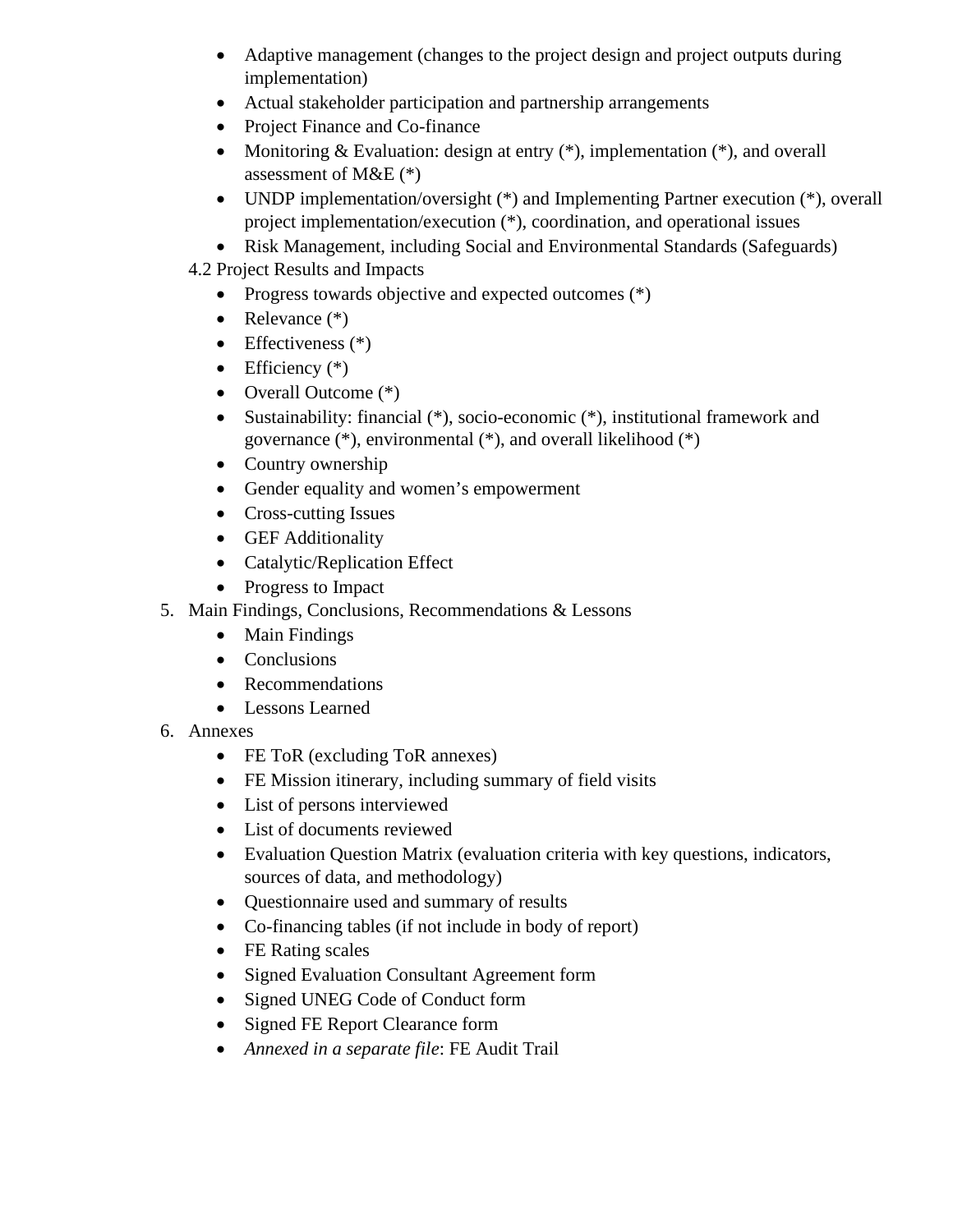## **ToR Annex D: Evaluation Criteria Matrix template**

| <b>Evaluative</b><br><b>Criteria Questions</b>                                                                                                                   | <b>Indicators</b>                                                                                                                                                                                     | <b>Sources</b>                                                                                                                                                             | <b>Methodology</b>                                                                                                                        |  |  |  |
|------------------------------------------------------------------------------------------------------------------------------------------------------------------|-------------------------------------------------------------------------------------------------------------------------------------------------------------------------------------------------------|----------------------------------------------------------------------------------------------------------------------------------------------------------------------------|-------------------------------------------------------------------------------------------------------------------------------------------|--|--|--|
| Relevance: How does the project relate to the environment and development priorities a the                                                                       |                                                                                                                                                                                                       |                                                                                                                                                                            |                                                                                                                                           |  |  |  |
| local, regional and national level?                                                                                                                              |                                                                                                                                                                                                       |                                                                                                                                                                            |                                                                                                                                           |  |  |  |
| <i>(include evaluative)</i><br>questions)                                                                                                                        | (i.e. relationships<br>established, level of<br>coherence between project<br>design and implementation<br>approach, specific activities<br>conducted, quality of risk<br>mitigation strategies, etc.) | (i.e. project<br>documentation, national<br>policies or strategies,<br>websites, project staff,<br>project partners, data<br>collected throughout the<br>FE mission, etc.) | (i.e. document<br>analysis, data<br>analysis,<br>interviews with<br>project staff,<br><i>interviews with</i><br>stakeholders,<br>$etc.$ ) |  |  |  |
|                                                                                                                                                                  |                                                                                                                                                                                                       |                                                                                                                                                                            |                                                                                                                                           |  |  |  |
| achieved?                                                                                                                                                        | Effectiveness: To what extent have the expected outcomes and objectives of the project been                                                                                                           |                                                                                                                                                                            |                                                                                                                                           |  |  |  |
|                                                                                                                                                                  |                                                                                                                                                                                                       |                                                                                                                                                                            |                                                                                                                                           |  |  |  |
|                                                                                                                                                                  |                                                                                                                                                                                                       |                                                                                                                                                                            |                                                                                                                                           |  |  |  |
| norms and standards?                                                                                                                                             | Efficiency: Was the project implemented efficiently, in line with international and national                                                                                                          |                                                                                                                                                                            |                                                                                                                                           |  |  |  |
|                                                                                                                                                                  |                                                                                                                                                                                                       |                                                                                                                                                                            |                                                                                                                                           |  |  |  |
|                                                                                                                                                                  |                                                                                                                                                                                                       |                                                                                                                                                                            |                                                                                                                                           |  |  |  |
|                                                                                                                                                                  | Sustainability: To what extent are there financial, institutional, socio-political, and/or<br>environmental risks to sustaining long-term project results?                                            |                                                                                                                                                                            |                                                                                                                                           |  |  |  |
|                                                                                                                                                                  |                                                                                                                                                                                                       |                                                                                                                                                                            |                                                                                                                                           |  |  |  |
|                                                                                                                                                                  |                                                                                                                                                                                                       |                                                                                                                                                                            |                                                                                                                                           |  |  |  |
| and women's empowerment?                                                                                                                                         | Gender equality and women's empowerment: How did the project contribute to gender equality                                                                                                            |                                                                                                                                                                            |                                                                                                                                           |  |  |  |
|                                                                                                                                                                  |                                                                                                                                                                                                       |                                                                                                                                                                            |                                                                                                                                           |  |  |  |
|                                                                                                                                                                  |                                                                                                                                                                                                       |                                                                                                                                                                            |                                                                                                                                           |  |  |  |
| Impact: Are there indications that the project has contributed to, or enabled progress toward<br>reduced environmental stress and/or improved ecological status? |                                                                                                                                                                                                       |                                                                                                                                                                            |                                                                                                                                           |  |  |  |
|                                                                                                                                                                  |                                                                                                                                                                                                       |                                                                                                                                                                            |                                                                                                                                           |  |  |  |
|                                                                                                                                                                  | (Expand the table to include questions for all criteria being assessed: Monitoring & Evaluation,<br>UNDP oversight/implementation, Implementing Partner Execution, cross-cutting issues, etc.)        |                                                                                                                                                                            |                                                                                                                                           |  |  |  |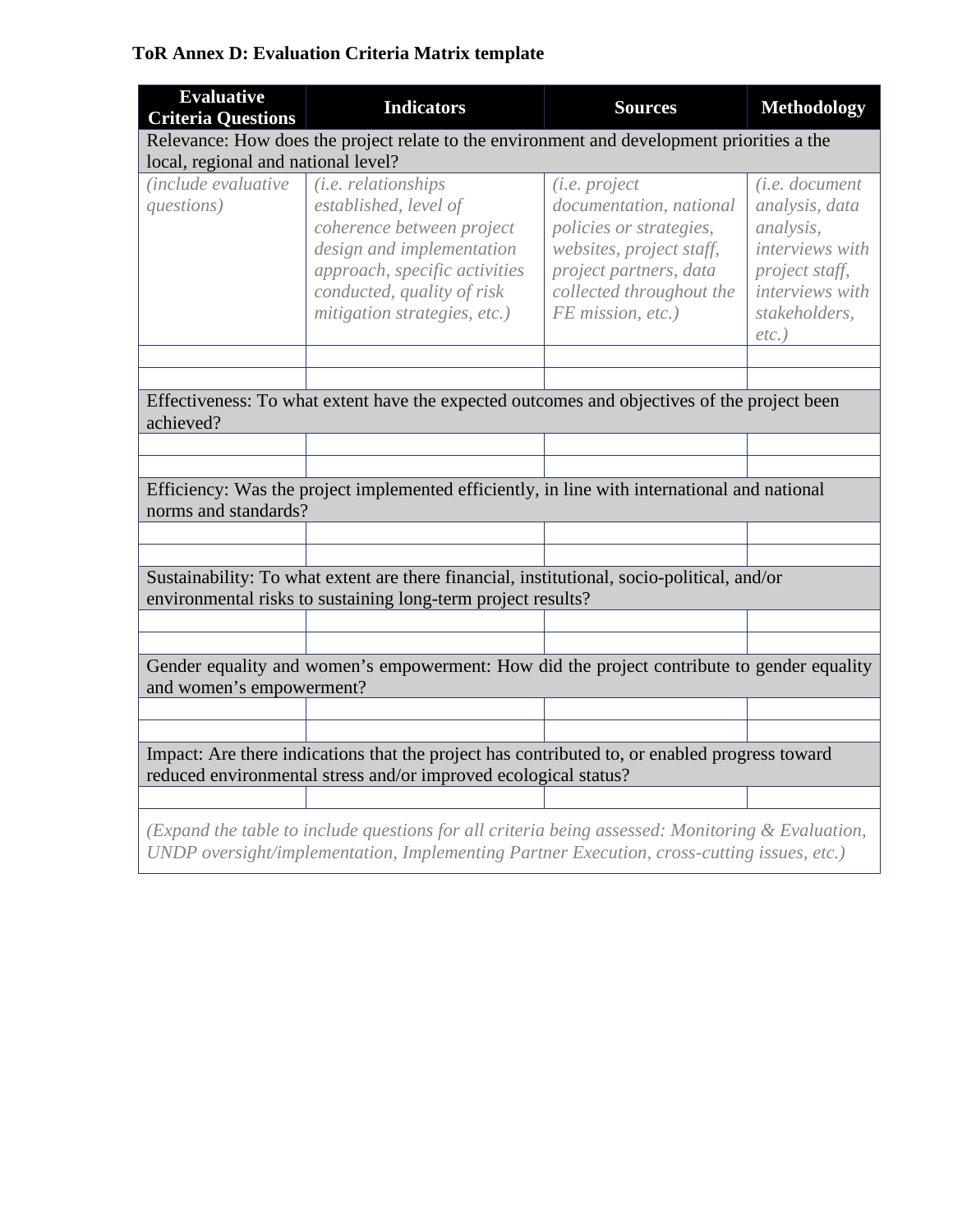#### **ToR Annex E: UNEG Code of Conduct for Evaluators**

Independence entails the ability to evaluate without undue influence or pressure by any party (including the hiring unit) and providing evaluators with free access to information on the evaluation subject. Independence provides legitimacy to and ensures an objective perspective on evaluations. An independent evaluation reduces the potential for conflicts of interest which might arise with selfreported ratings by those involved in the management of the project being evaluated. Independence is one of ten general principles for evaluations (together with internationally agreed principles, goals and targets: utility, credibility, impartiality, ethics, transparency, human rights and gender equality, national evaluation capacities, and professionalism).

#### **Evaluators/Consultants:**

- 1. Must present information that is complete and fair in its assessment of strengths and weaknesses so that decisions or actions taken are well founded.
- 2. Must disclose the full set of evaluation findings along with information on their limitations and have this accessible to all affected by the evaluation with expressed legal rights to receive results.
- 3. Should protect the anonymity and confidentiality of individual informants. They should provide maximum notice, minimize demands on time, and respect people's right not to engage. Evaluators must respect people's right to provide information in confidence, and must ensure that sensitive information cannot be traced to its source. Evaluators are not expected to evaluate individuals, and must balance an evaluation of management functions with this general principle.
- 4. Sometimes uncover evidence of wrongdoing while conducting evaluations. Such cases must be reported discreetly to the appropriate investigative body. Evaluators should consult with other relevant oversight entities when there is any doubt about if and how issues should be reported.
- 5. Should be sensitive to beliefs, manners and customs and act with integrity and honesty in their relations with all stakeholders. In line with the UN Universal Declaration of Human Rights, evaluators must be sensitive to and address issues of discrimination and gender equality. They should avoid offending the dignity and self-respect of those persons with whom they come in contact in the course of the evaluation. Knowing that evaluation might negatively affect the interests of some stakeholders, evaluators should conduct the evaluation and communicate its purpose and results in a way that clearly respects the stakeholders' dignity and self-worth.
- 6. Are responsible for their performance and their product(s). They are responsible for the clear, accurate and fair written and/or oral presentation of study imitations, findings and recommendations.
- 7. Should reflect sound accounting procedures and be prudent in using the resources of the evaluation.
- 8. Must ensure that independence of judgement is maintained, and that evaluation findings and recommendations are independently presented.
- 9. Must confirm that they have not been involved in designing, executing or advising on the project being evaluated and did not carry out the project's Mid-Term Review.

#### **Evaluation Consultant Agreement Form**

Agreement to abide by the Code of Conduct for Evaluation in the UN System:

Name of Evaluator: \_\_\_\_\_\_\_\_\_\_\_\_\_\_\_\_\_\_\_\_\_\_\_\_\_\_\_\_\_\_\_\_\_\_\_\_\_\_\_\_\_\_\_\_\_\_\_\_\_\_\_\_\_\_\_\_\_\_\_\_\_\_

Name of Consultancy Organization (where relevant): \_\_\_\_\_\_\_\_\_\_\_\_\_\_\_\_\_\_\_\_\_\_\_\_\_\_\_\_\_

I confirm that I have received and understood and will abide by the United Nations Code of Conduct for Evaluation.

Signed at \_\_\_\_\_\_\_\_\_\_\_\_\_\_\_\_\_\_\_\_\_\_\_\_\_\_\_\_\_\_\_\_\_\_ (Place) on \_\_\_\_\_\_\_\_\_\_\_\_\_\_\_\_\_\_\_\_\_\_ (Date)

Signature: \_\_\_\_\_\_\_\_\_\_\_\_\_\_\_\_\_\_\_\_\_\_\_\_\_\_\_\_\_\_\_\_\_\_\_\_\_\_\_\_\_\_\_\_\_\_\_\_\_\_\_\_\_\_\_\_\_\_\_\_\_\_\_\_\_\_\_\_\_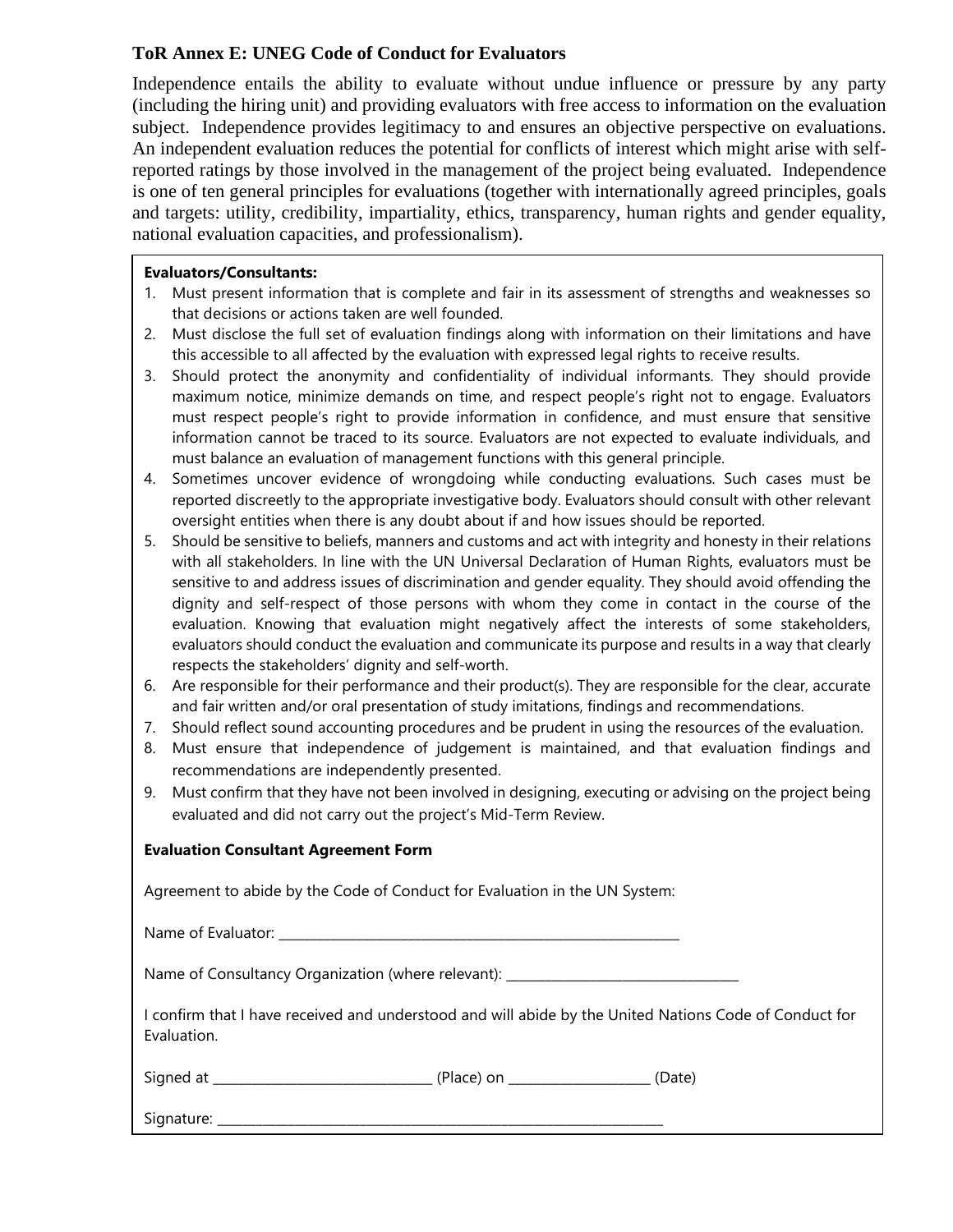## **ToR Annex F: FE Rating Scales**

| Ratings for Outcomes, Effectiveness,<br>Efficiency, M&E, Implementation/Oversight,<br><b>Execution, Relevance</b>                                                                                                                                                                                                                                                                                                                                                                                                                                                                                                           | Sustainability ratings:                                                                                                                                                                                                                                                                                                                                                        |
|-----------------------------------------------------------------------------------------------------------------------------------------------------------------------------------------------------------------------------------------------------------------------------------------------------------------------------------------------------------------------------------------------------------------------------------------------------------------------------------------------------------------------------------------------------------------------------------------------------------------------------|--------------------------------------------------------------------------------------------------------------------------------------------------------------------------------------------------------------------------------------------------------------------------------------------------------------------------------------------------------------------------------|
| $6 =$ Highly Satisfactory (HS): exceeds<br>expectations and/or no shortcomings<br>$5 =$ Satisfactory (S): meets expectations<br>and/or no or minor shortcomings<br>$4 =$ Moderately Satisfactory (MS): more or<br>less meets expectations and/or some<br>shortcomings<br>$3 =$ Moderately Unsatisfactory (MU):<br>somewhat below expectations and/or<br>significant shortcomings<br>$2 =$ Unsatisfactory (U): substantially below<br>expectations and/or major shortcomings<br>$1 =$ Highly Unsatisfactory (HU): severe<br>shortcomings<br>Unable to Assess $(U/A)$ : available<br>information does not allow an assessment | $4 =$ Likely (L): negligible risks to sustainability<br>$3$ = Moderately Likely (ML): moderate risks to<br>sustainability<br>$2 =$ Moderately Unlikely (MU): significant risks<br>to sustainability<br>$1 =$ Unlikely (U): severe risks to sustainability<br>Unable to Assess $(U/A)$ : Unable to assess the<br>expected incidence and magnitude of risks to<br>sustainability |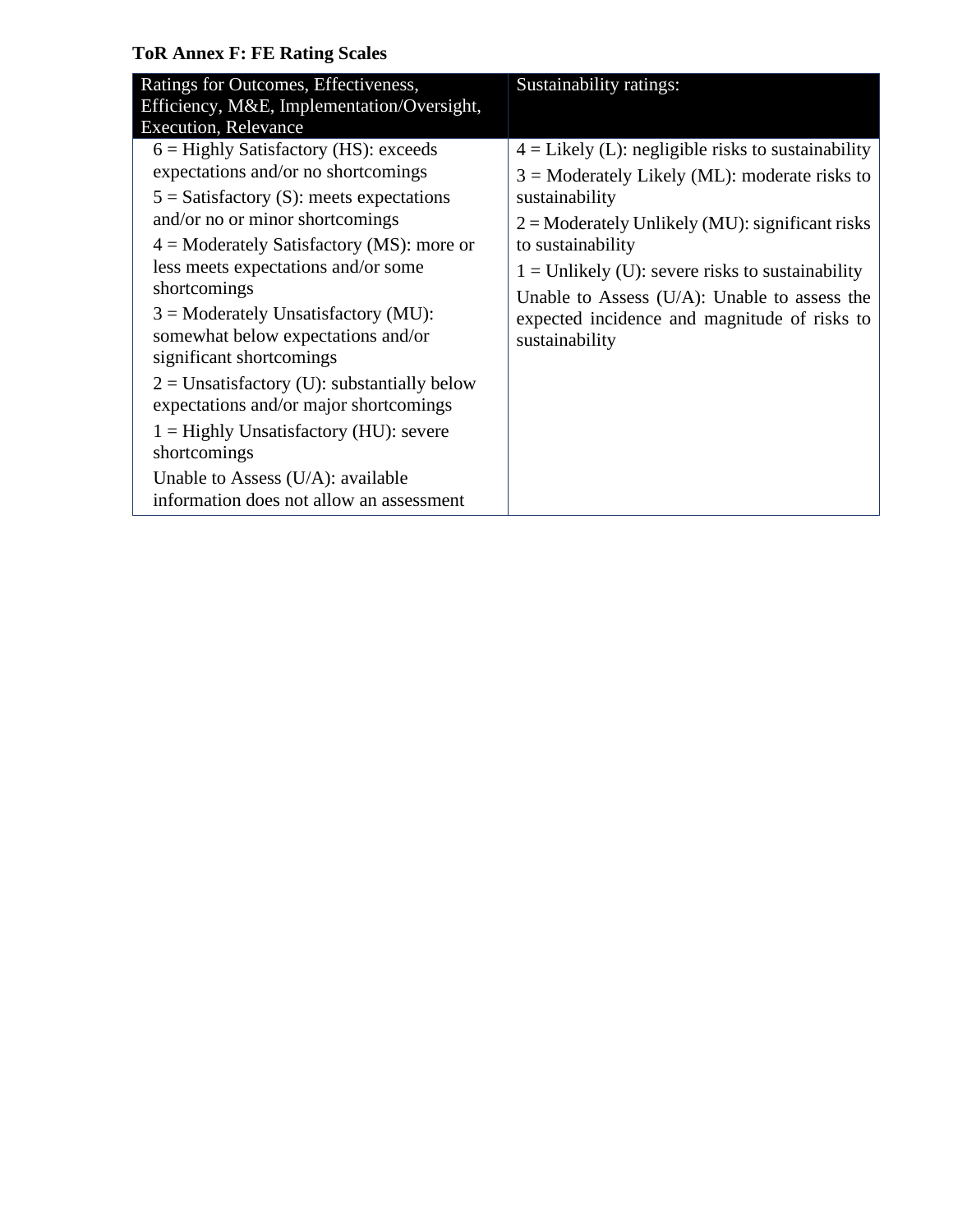# **ToR Annex G: FE Report Clearance Form**

| <b>Terminal Evaluation Report for (Project Title &amp; UNDP PIMS ID) Reviewed and Cleared</b><br>$\mathbf{By:}$                                                    |       |
|--------------------------------------------------------------------------------------------------------------------------------------------------------------------|-------|
| <b>Commissioning Unit (UNDP DRR)</b>                                                                                                                               |       |
|                                                                                                                                                                    |       |
|                                                                                                                                                                    | Date: |
| <u> 1980 - Johann John Stone, mars et al. 1980 - John Stone, mars et al. 1980 - John Stone, mars et al. 1980 - John Stone</u><br><b>Regional Technical Advisor</b> |       |
|                                                                                                                                                                    |       |
|                                                                                                                                                                    | Date: |
|                                                                                                                                                                    |       |